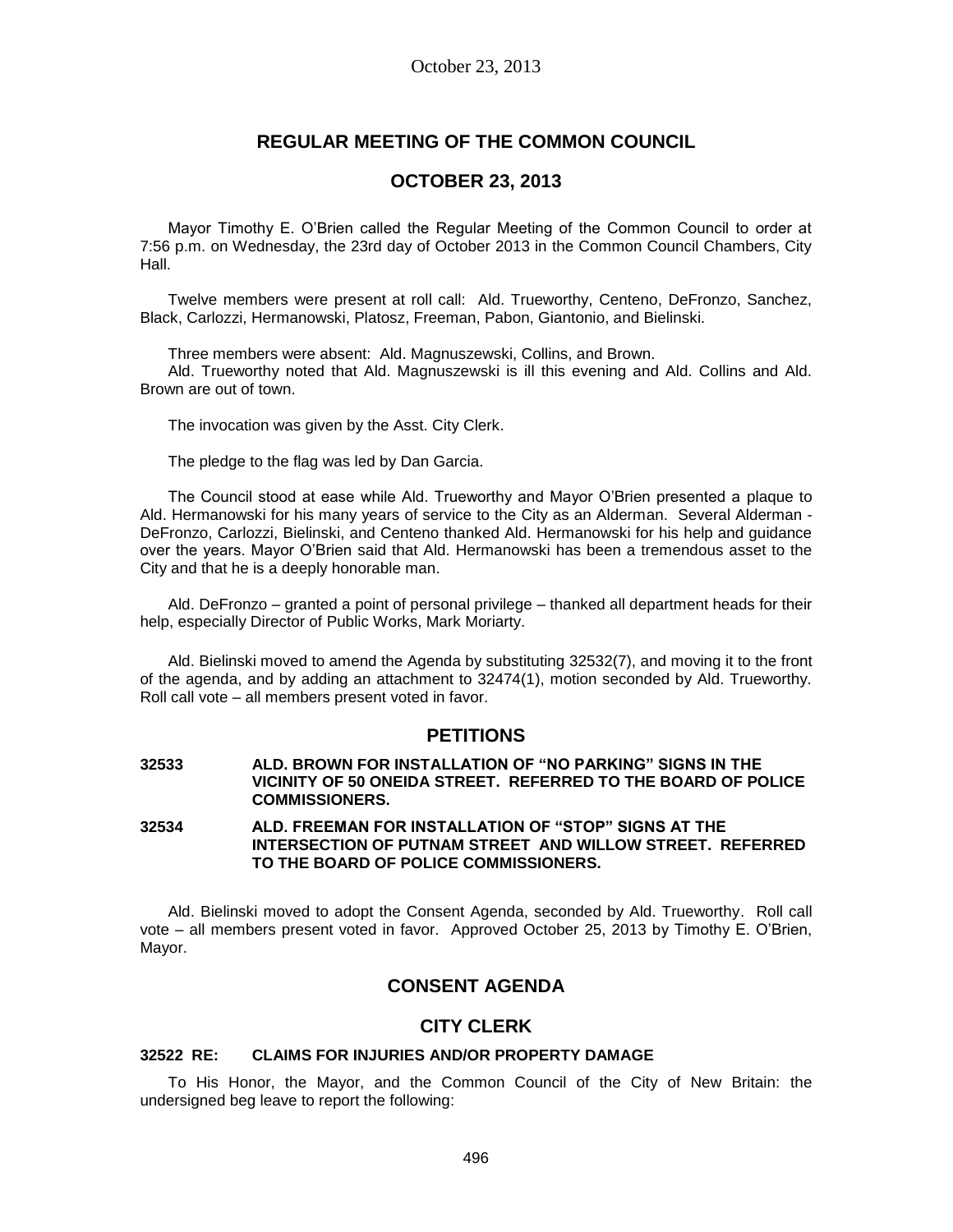### CLAIMANTS NAME

- Rio, Ronald
- Rodgers, Vincent

Peter J. Denuzze City Clerk

## **PURCHASING DEPARTMENT**

### **32523 RE: REFUSE COLLECTION AND REMOVAL FROM VARIOUS CITY FACILITIES - PUBLIC WORKS**

To His Honor, the Mayor, and the Common Council of the City of New Britain: the undersigned beg leave to report the following:

Public Bid No. 3739 was solicited and received in accordance with the Purchasing Ordinances of the City of New Britain for Refuse Collection and Removal from Various City Facilities for the Property Management Division. Funding is available for this purchase from the Public Works Department, Property Management Division's Building, Grounds Maintenance and Repairs, account numbers, 001316002-5435, City Hall, 001316003-5435, Police Headquarters, and 001316004-5435, Outside Grounds.

Invitations to bid were solicited and the bid was duly advertised in the New Britain Herald Newspaper, the City and State of Connecticut's Department of Administration Services websites and mailed to sixteen (16) Refuse Collection and Removal Companies. The Purchasing Agent did not receive any letters from the Refuse Collection and Removal Companies on the mailing list indicating they could not provide a response to the bid request. The responses received are on file in the Town Clerks Office.

The bids were reviewed for conformance to specifications by the Deputy Director of Public Works and the Purchasing Agent. Therefore the Director of Fleet and Facilities is recommending that the bid be awarded to HQ Dumpsters and Recycling LLC of Southington, CT who was the lowest bidder and meet all of the bid specifications.

RESOLVED: That the Purchasing Agent is hereby authorized to issue a purchase order and enter into a contract with HQ Dumpsters and Recycling LLC of Southington, CT for Refuse Collection and Removal at Various City Facilities per the weekly pricing indicated on the attached for a period from November 11, 2013 to November 10, 2016, per the terms, conditions and specifications of Public Bid No. 3739.

> Jack Pieper Purchasing Agent

### **32524 RE: EXTERIOR STRUCTURE REPAIRS TO THE COMMUNITY EMERGENCY RESPONSE TEAM BUILDING - FIRE DEPARTMENT**

To His Honor, the Mayor, and the Common Council of the City of New Britain: the undersigned beg leave to report the following:

Public Bid No. 3751 was solicited and received in accordance with the Purchasing Ordinances of the City of New Britain for the Exterior Structure Repairs to the Community Emergency Response Team Building. The bricks on the exterior needed to be reappointed or replaced to stop water from leaking inside the building when it rains. Funding is available for the Exterior Structure Repairs within the Fire Department's account number, 2131200112-52075, LOCIP Fire Administration 2012, Emergency Management Building Repairs.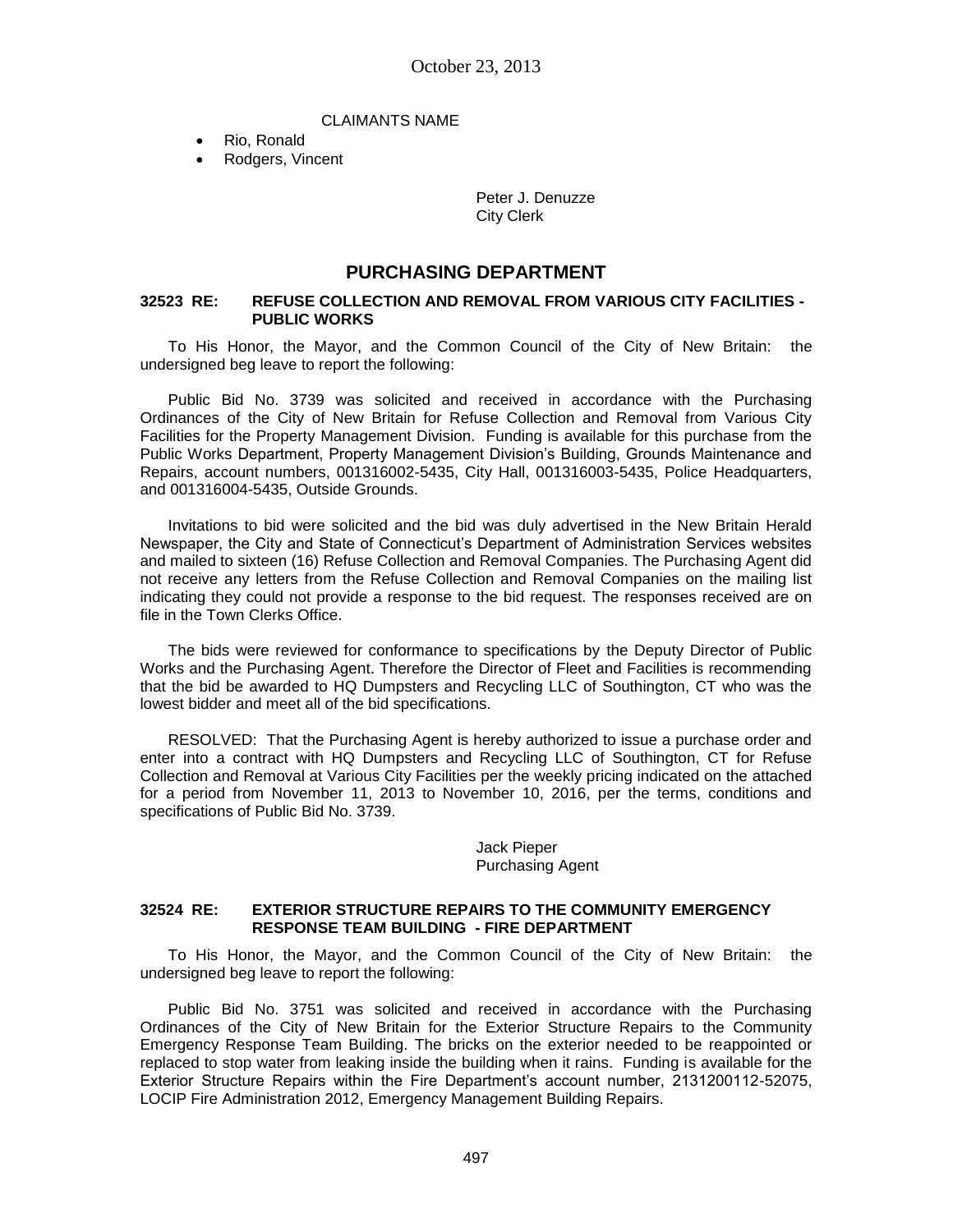Invitations to bid were solicited and the bid was duly advertised in the New Britain Herald Newspaper, the City and State of Connecticut's Department of Administration Services websites and mailed to twenty-seven (27) Masonry Contractors. The Purchasing Agent did not receive any letters from the Masonry Contractors on the mailing list indicating they could not provide a response to the bid request. The responses received are on file in the Town Clerks Office.

The bids were reviewed for conformance to specifications by the Fire Department's Administration and the Purchasing Agent. Therefore the Fire Chief is recommending that the bid be awarded to J.A. Rosa Construction, LLC, of Wolcott, CT who submitted the lowest responsible bid and met all of the bid specifications.

RESOLVED: That the Purchasing Agent be and is hereby authorized to issue a purchase order for \$23,890.00 and enter into a contract with J.A. Rosa Construction, LLC of Wolcott, CT for the Exterior Structure Repairs to the Community Emergency Response Team Building for the New Britain Fire Department per the terms and specifications of Public Bid No. 3751.

> Jack Pieper Purchasing Agent

### **32525 RE: ON-CALL ENGINEERING SERVICES – WEST MAIN STREET GATEHOUSE AND PIPING IMPROVEMENTS**

To His Honor, the Mayor, and the Common Council of the City of New Britain: the undersigned beg leave to report the following:

The following on-call engineering project has been requisitioned following the award by the Common Council for on-call engineering contracts, Bid #3620, approved at its Regular Meeting of October 26, 2011. This project was presented and approved by the Water Commission at their October 8, 2013 meeting.

| Project Name: | West Main Street Gatehouse and Piping Improvements                   |
|---------------|----------------------------------------------------------------------|
| Vendor:       | Tata & Howard                                                        |
| Amount:       | \$42,700.00                                                          |
| Line Items:   | 9303501100-5331 Water Capital Improvements, Professional<br>Services |
| Requested By: | <b>Public Works Department/Utilities Division</b>                    |

Scope: Tata & Howard will perform an inspection of the 100 year old gatehouse, pipes and valves to assess their conditions and take measurements for design of water pipe improvements and demolition of the gatehouse because the current large valves in the gatehouse are inoperable due to age. They will also conduct hydraulic modeling analysis of the alternative for removing the gatehouse from service and to determine appropriate phasing to minimize system impacts. They will have field surveys of the area and adjoining streets conducted so they can prepare mapping and base drawings to portray existing and proposed conditions for the development of construction drawings. They will meet with the Utilities Division to discuss their findings and to answer any questions they have about the project. Once approved, Tata & Howard will develop the design specifications and project plans so it can be put out to bid. They will also prepare the necessary applications that must be submitted to the State of Connecticut for this project. Once it is put out to bid, Tata & Howard will conduct a pre-bid meeting at the site and answer any questions from the bidders during the bidding process. Tata & Howard will review the bids submitted to ensure compliance with the bid specifications. Once the project was been awarded, Tata & Howard will conduct meetings with the contractor in additions to on-site visits to assure that the work being conducted meets specifications.

Resolved: That the Purchasing Agent is hereby authorized to issue a Purchase Order for \$42,700.00 to Tata & Howard to provide Engineering Services for the West Main Street Gate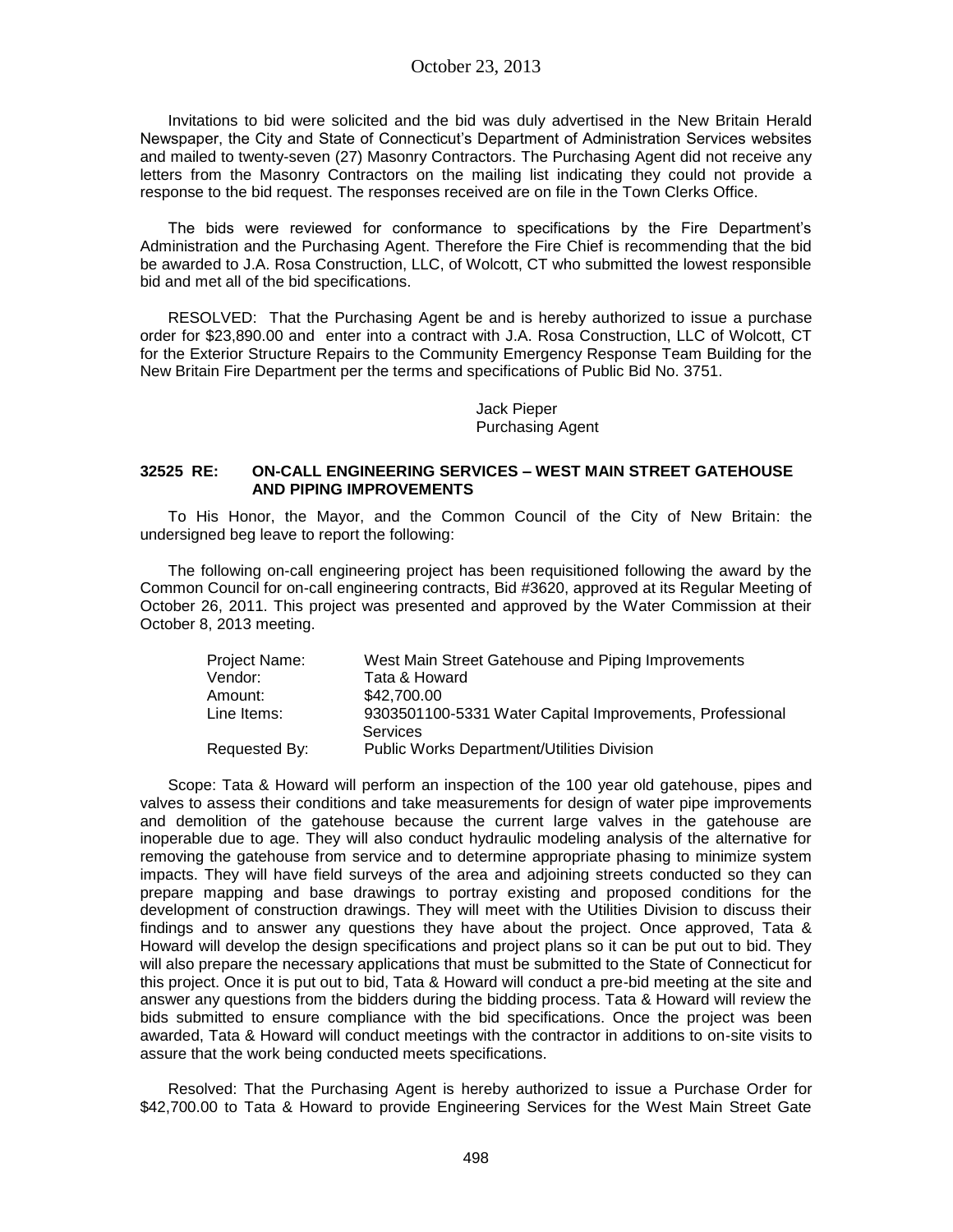House and Piping Improvements for the Public Works Department, Utility Division, per their On-Call Engineering Services, Bid 3620.

> Jack Pieper Purchasing Agent

### **32526 RE: EMERGENCY PURCHASE ORDER – PROTECTIVE EQUIPMENT REPAIRS – FIRE DEPT.**

To His Honor, the Mayor, and the Common Council of the City of New Britain: the undersigned beg leave to report the following:

In accordance with City Code of Ordinances, Chapter 2, Article VIII, Division V, Section 2- 606a, emergency purchase orders were authorized by the Mayor and issued to the vendor listed below on October 16, 2013.

| <b>Supplier</b>           | Item                                | <b>Total Price</b> |
|---------------------------|-------------------------------------|--------------------|
| Elliott Enterprises, Inc. | <b>Protective Equipment Repairs</b> | \$8.877.98         |
| Newfield, ME.             |                                     |                    |

The Purchasing Agent reports that no formal bid solicitation and advertisement as outlined in the Purchasing Ordinances were made for this item. In accordance with Section 2-606b of the City Code of Ordinances, the Purchasing Agent reports:

A Purchase Order was requested by the New Britain Fire Department for the repairs to protective equipment worn by firefighters during emergencies. Some of the protective equipment had rips that needed to be patched or sewed, and others were missing closer hooks, loops or snaps. The repairs were needed to ensure the health and safety of the firefighters who were wearing them and to make sure that their equipment was functioning in the appropriate manner. Because of the importance and urgency of getting the protective equipment repaired the Mayor under his executive authority approved a purchase order. Funding for these repairs came from the Fire Department's account number 001212002-5659, Fire Operations, Operating Material and Supplies.

> Jack Pieper Purchasing Agent

# **DEPARTMENT OF PUBLIC WORKS**

### **32487-1 RE: REPAIR OF POTHOLE IN FRONT OF 57 PENDLETON ROAD**

To His Honor, the Mayor, and the Common Council of the City of New Britain: the undersigned beg leave to report the following:

The pothole in front of 57 Pendleton Road was repaired by Public Works Street Division crew on October 9, 2013.

> Mark E. Moriarty, Director Public Works

## **TAX DEPARTMENT**

#### **32527 RE: TAX ABATEMENTS, CORRECTIONS AND REFUNDS**

To His Honor, the Mayor, and the Common Council of the City of New Britain: the undersigned beg leave to report the following:

The Collector of Taxes has referred a list of tax abatements, corrections and refunds. Acceptance and adoption is respectfully recommended.

> Cheryl S. Blogoslawski Tax Collector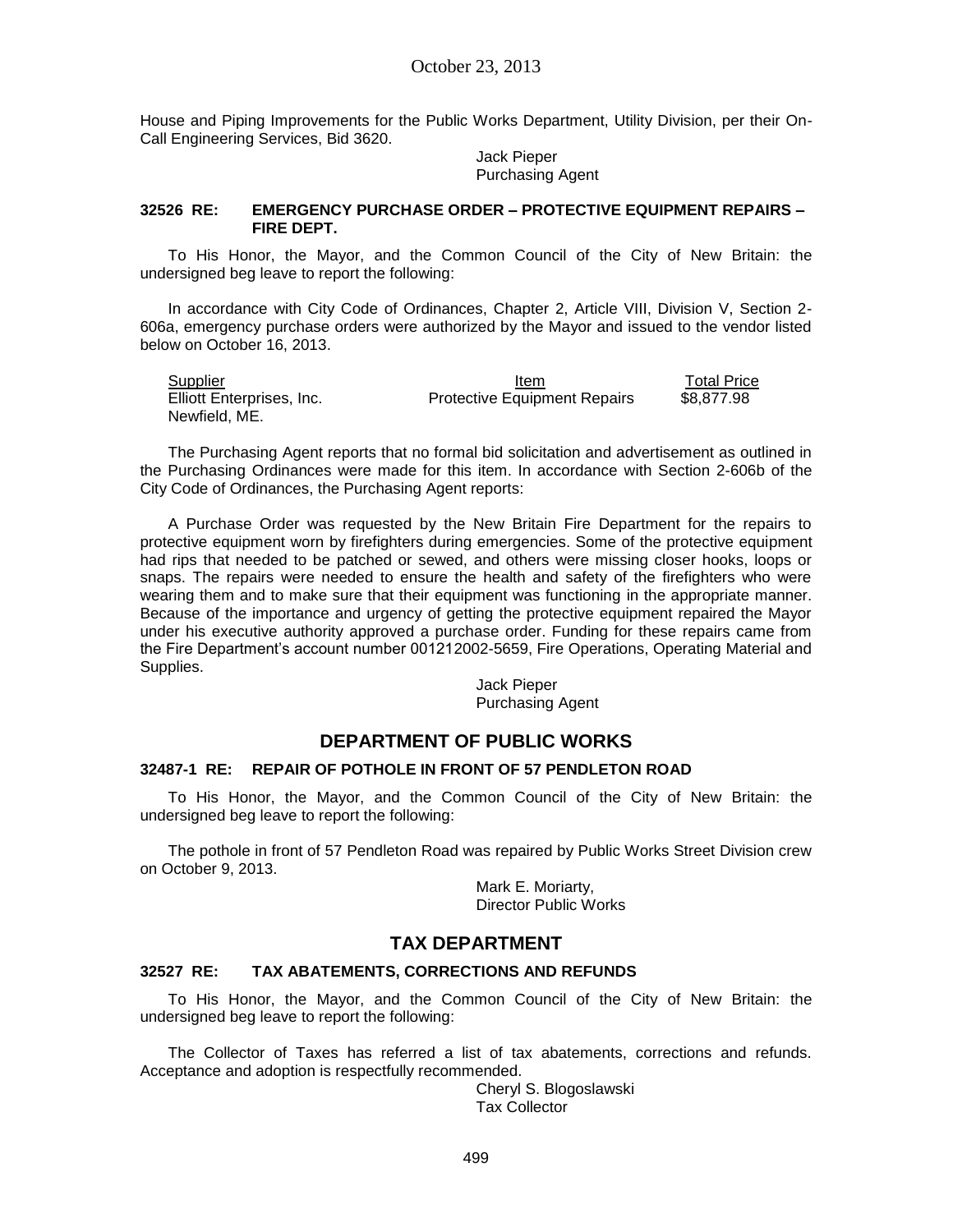## **CONSOLIDATED COMMITTEE**

#### **32474-1 RE: REVISIONS TO THE MATTABASSETT CHARTER**

To His Honor, the Mayor, and the Common Council of the City of New Britain: the undersigned beg leave to report the following:

The Consolidated Committee at a regular meeting held on Thursday evening, October 17, 2013 at 7:00 p.m. in the Council Chambers to which was referred the matter of item #32474 revisions to the Mattabassett Charter voted to accept and recommend that the following resolution be referred back to the Common Council with a favorable recommendation.

> Alderman Lawrence Hermanowski Acting Chair

### **32485-1 RE: PROPOSED AMENDMENT TO THE ORDINANCES ADDING ARTICLE XIX TO CHAPTER 14 REGARDING LICENSING FOR BARBERSHOPS, SALONS AND COSMETOLOGY**

To His Honor, the Mayor, and the Common Council of the City of New Britain: the undersigned beg leave to report the following:

The Consolidated Committee at a regular meeting and public hearing held on Thursday, October 17, 2013 at 7:00 p.m. in the Council Chambers to which was referred the matter of Item #32485 – Code of Ordinances be amended by adding Article XIX regarding Licensing for Barbershops, Salons and Cosmetology voted to accept as amended and recommend that the following resolution be referred back to the Common Council with a favorable recommendation.

> Alderman Lawrence Hermanowski Acting Chair

## **NEW BUSINESS**

## **RESOLUTION**

## **32532 RE: RECOGNITION OF THE BORINQUENEERS, 65TH INFANTRY REGIMENT**

To His Honor, the Mayor, and the Common Council of the City of New Britain: the undersigned beg leave to recommend the adoption of the following:

Summary: A Resolution concerning the Recognition of The Borinqueneers, 65th Infantry Regiment of the U.S. Army

WHEREAS, the 65th Infantry Regiment was the largest, longest-standing and only activeduty segregated Latino military unit in U.S. history. The 65th Infantry Regiment was completely based, and for the most part, trained in Puerto Rico; and

WHEREAS, Members decided to name themselves "Borinqueneers" and they were originally activated on June 4, 1920, after which the unit participated in World War I & II and Korea; and

WHEREAS, During their service, members of the regiment, which was a segregated unit, endured such indignities as being forced to use separate showering facilities from their non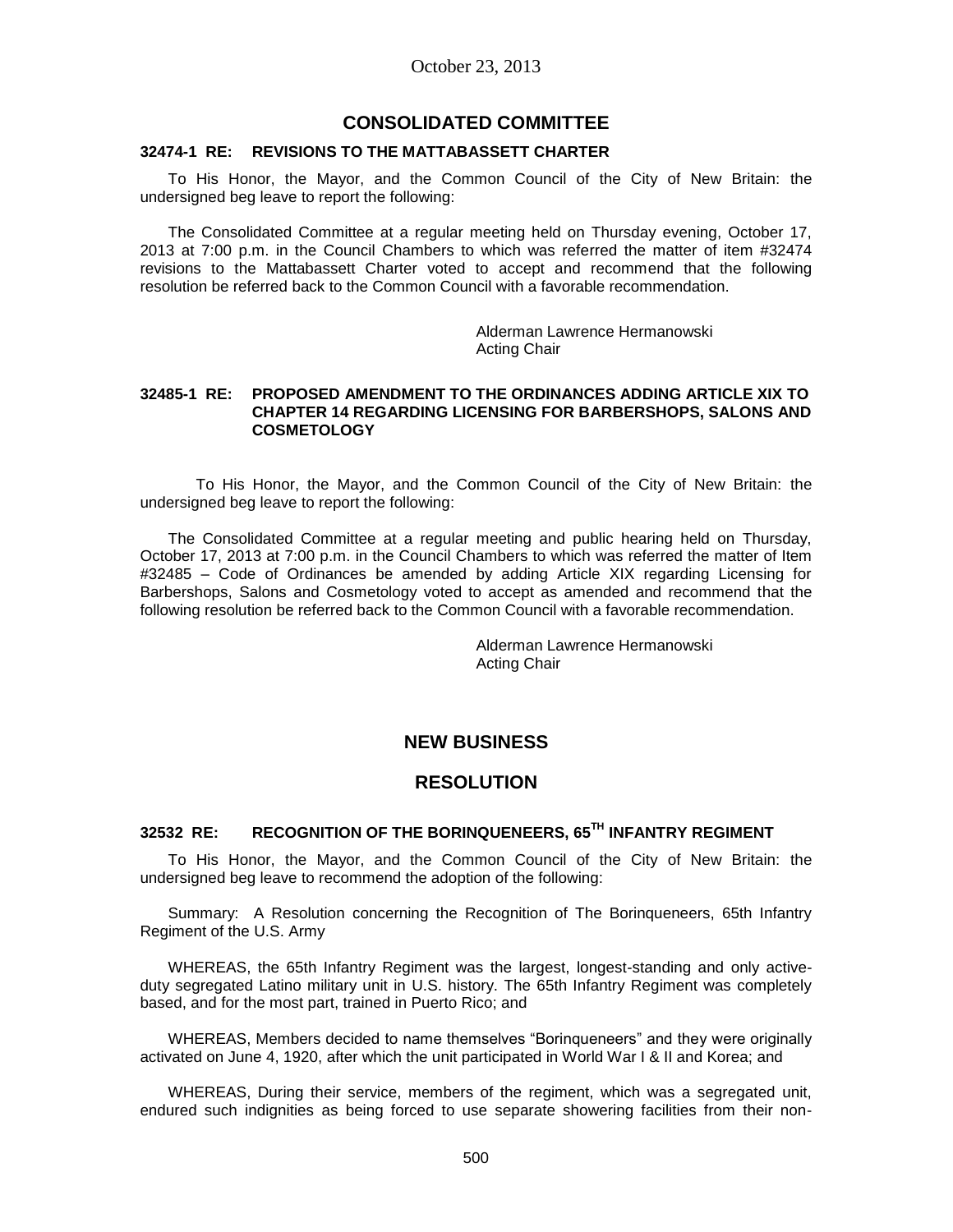Hispanic "Continental" officers and ordered not to speak Spanish under penalty of court-martial; and

WHEREAS, Although comprised mainly of Puerto Ricans, the Borinqueneers also included some Mexican-Americans, African-Americans, Filipinos, Virgin Islanders and other nationalities; and

WHEREAS, The regiment has a record of heroic acts like the one in early 1951 while fighting in Korea: The Borinqueneers are credited with the last battalion-sized bayonet assault in US Army history by charging straight up hill toward the enemy, over running them and overtaking the enemy's strategic position, allowing the US forces to continue moving forward; and

WHEREAS, The State of Connecticut is proudly the home of several members of the original Borinqueneers; and

WHEREAS, The City of New Britain and its residents have a proven record of honoring its veterans and also recognizing and celebrating the richness of all cultures present in the city; NOW, THEREFORE, BE IT

RESOLVED, that the area at the intersection of Beaver St, Washington St. and Farmington Avenue, at the north side of the reconfigured Beaver Street will be designated in honor of this unit; and be it further

RESOLVED, that the designated area will have in the near future, a monument to recognize the history and courage of the regiment, and also to recognize that regardless of the discrimination that they suffered by their own colleagues, they fought tirelessly to support the values and ideas represented in the constitution of the United States of America.

| Alderman Michael Trueworthy<br>President to the Common Council | Alderwoman Suzanne Bielinski<br>Majority Leader      |
|----------------------------------------------------------------|------------------------------------------------------|
| Alderman Adam Platosz<br>Asst. Majority Leader                 | Alderwoman Tonilynn Collins<br>Asst. Majority Leader |
| Alderwoman Eva Magnuszewski<br>Asst. Majority Leader           | Alderman Jamie Giantonio<br>Asst. Minority Leader    |
| Alderman Wilfredo Pabon<br><b>Minority Leader</b>              | Alderman Lawrence Hermanowski                        |
| Alderman Emmanuel Sanchez                                      | Alderman Carlo Carlozzi, Jr.                         |
| Alderwoman Shirley Black                                       | Alderman J. Tobias Freeman                           |
| Alderman David DeFronzo                                        | Alderman Roy Centeno                                 |
|                                                                |                                                      |

Alderman Rha-Sheen Brown

Ald. Trueworthy moved to accept, adopt and refer to the Parks and Recreation Dept. and the Veterans' Commission, seconded by Ald. Sanchez. RESOLUTION ADOPTED UNANIMOUSLY. Approved Oct. 25, 2013 by Mayor Timothy E. O'Brien.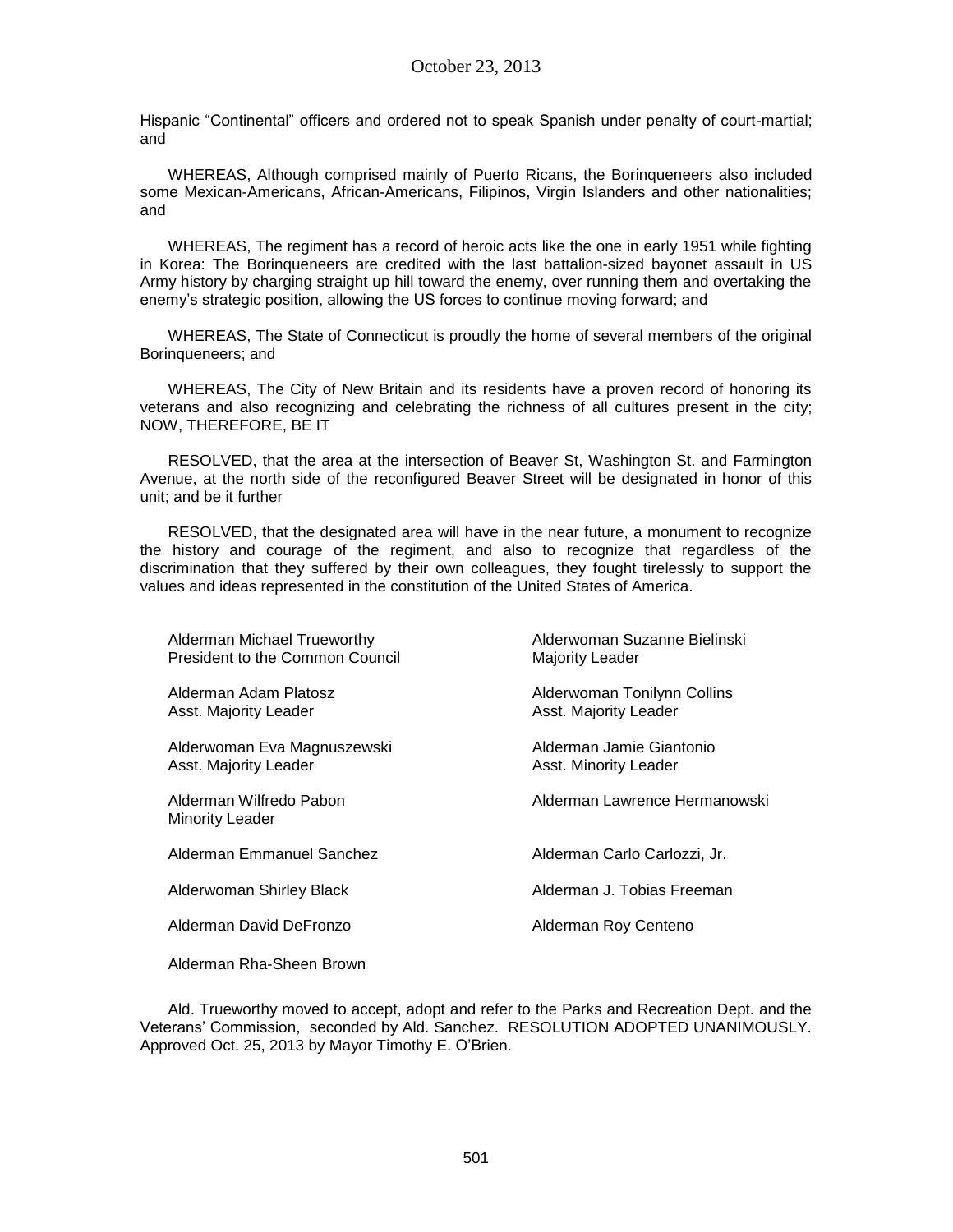## **RESOLUTIONS RETURNED FROM COMMITTEE**

#### **32474-2 RE: REVISIONS TO THE MATTABASSETT CHARTER – THE ADMISSION OF THE CITY OF MIDDLETOWN AS A MEMBER OF THE MATTABASSETT DISTRICT**

To His Honor, the Mayor, and the Common Council of the City of New Britain: the undersigned beg leave to recommend the adoption of the following:

WHEREAS, the City of New Britain is a member of the Mattabassett District along with the towns of Berlin and Cromwell.; and

WHEREAS, the purpose of the Mattabassett District is the relief of waters in, bordering, or entering the district from pollution or threatened pollution arising from causes within or without the district and the consequent improvement of conditions affecting public health through a variety of methods; and

WHEREAS, the Mattabassett Board of Directors approved a number of updates and revisions to its Charter on June 17, 2013 which include the addition of a fourth member, Middletown; and

WHEREAS, it is believed that adding Middletown is in the best interest of the District and the City of New Britain; and

WHEREAS, the updates and revisions to the Mattabassett Charter are in the attached exhibit; NOW, THEREFORE, BE IT

RESOLVED, that the Common Council authorizes the addition of Middletown as a Mattabassett District Member and approves the updates and revisions to the Charter which were approved by the Mattabassett Board of Directors; and be it further

RESOLVED, that the City of New Britain approves of the admission of the City of Middletown as a member of the Mattabassett District

### Alderman Michael Trueworthy

Ald. Trueworthy moved to accept and adopt, seconded by Ald. Platosz. So voted. Approved October 27, 2013 by Mayor Timothy E. O'Brien.

#### **32485-2 RE: AMENDMENT TO THE ORDINANCES ADDING ARTICLE XIX TO CHAPTER 14 REGARDING LICENSING FOR BARBERSHOPS, SALONS AND COSMETOLOGY**

To His Honor, the Mayor, and the Common Council of the City of New Britain: the undersigned beg leave to recommend the adoption of the following:

Resolution Summary: PURPOSE: To provide for the licensing, regulation and inspection of barber shops, salons and cosmetology.

BE IT ORDAINED BY THE COMMON COUNCIL OF THE CITY OF NEW BRITAIN that Chapter 14 of the Code of Ordinances, City of New Britain, be amended by adding Article XIX entitled Licensing for Barbershops, Salons and Cosmetology to read as follows (inserted text appears in *underline*; deleted text appears in strikethrough; new sections begin with the word [new]):

[NEW] ARTICLE XIX. LICENSING FOR BARBERSHOPS, SALONS & COSMETOLOGY\*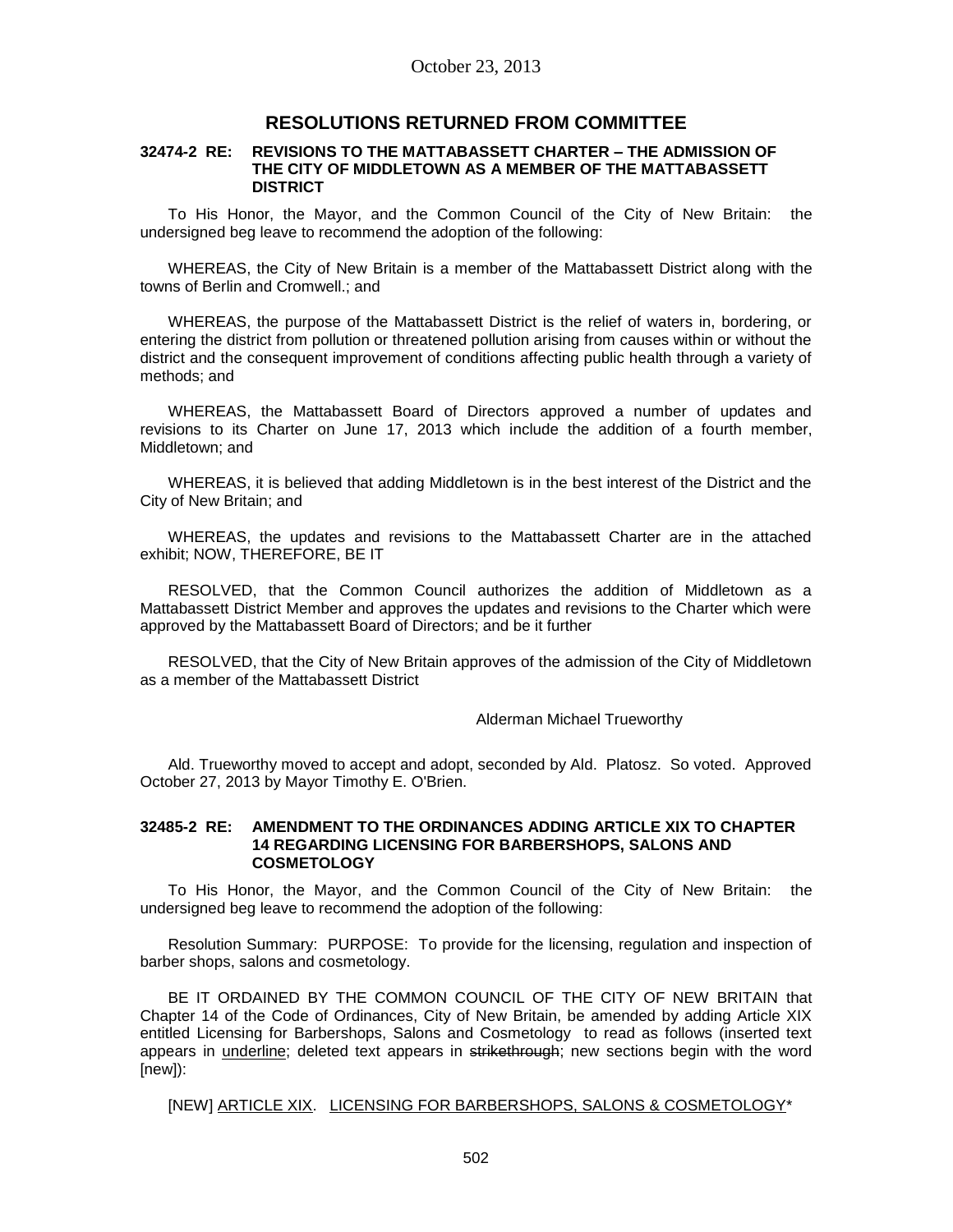### **Sec. 14 – 400. Definitions**

For the purpose of these regulations:

1.1 "Authorized Agent" means the person designated by the Director of Health to act for him or her in the performance of his/her duties.

1.2 "Barber" means a person licensed pursuant to Chapter 386 of the General Statues of the State of Connecticut.

1.2 "Barbering" means (CT General Statutes Sec. 20-234) the following-described practices, when done upon the head, face and neck for cosmetic purposes and done for the public, with or without compensation therefore, shall be construed as practicing the occupation of barber or master barber within the meaning of this chapter: Shaving or trimming the beard; cutting hair, styling or cutting hairpieces and wigs; giving facial and scalp massage or application of oils, creams, lotion or other preparations, either by hand or mechanical appliances, singeing, shampooing or dyeing the hair or applying hair tonic, and applying cosmetic preparations, antiseptics, powders, oils, clays, or lotions to scalp, face or neck; provided nothing this chapter shall permit any of these services or acts herein described to be used for the treatment or cure of any physical or mental disease or ailment.

1.4 "Barbershop" means any establishment engaged in the practice of barbering for the public.

1.5 "Director of Health" means the Director of Health of the New Britain Health Department or his/her duly authorized representative.

1.6 "Disinfectant" means an Environmental Protection Agency (EPA) registered product with demonstrated bactericidal, virucidal and fungicidal activity used in accordance with manufacturer's instructions.

1.7 "Hairdressing and Cosmetology" means (CT General Statutes Sec. 20-250) the art of dressing, arranging, curling , waving, weaving, cutting, singeing, bleaching and coloring the hair and treating the scalp of any person, and massaging, cleansing, stimulating, manipulating, exercising or beautifying with the use of the hands, appliances, cosmetic preparations, antiseptics, tonics, lotions, creams, powders, oils or clays and doing similar work on the face, neck and arms, and manicuring the fingernails and, for cosmetic purposes only, trimming, filing and painting the healthy toenails, excluding cutting nail beds, corns and calluses or other medical treatment involving the foot or ankle of any person for compensation, provide nothing in this definition shall prohibit an unlicensed person from performing facials, eyebrow arching, shampooing or braiding hair or manicuring the fingernails.

1.8 "Hairdressing or Cosmetology Shop/Salon" means any establishment engaged in the practice of hairdressing, cosmetology, or barbering for the public.

1.9 "Nail Salon" means an indoor establishment, kiosk, or site regardless of duration, that offers, provided, permits or allocates space for the manicuring of finger nails and pedicauring of toe nails or enlists to use of chemicals which include but is not limited to resins, plasticizers, solvents, pigments, creams, emollients, adhesives, paints or compressed air brush equipment for the purpose treating, pointing, repairing, and enhancing the human finger nails and toe nails.

1.10 "Nail Technician" means a person, who for compensation, cuts, shapes, polishes or enhances the appearance of the nails of the hand, including but not limited to, the application and removal of sculptured or artificial nails.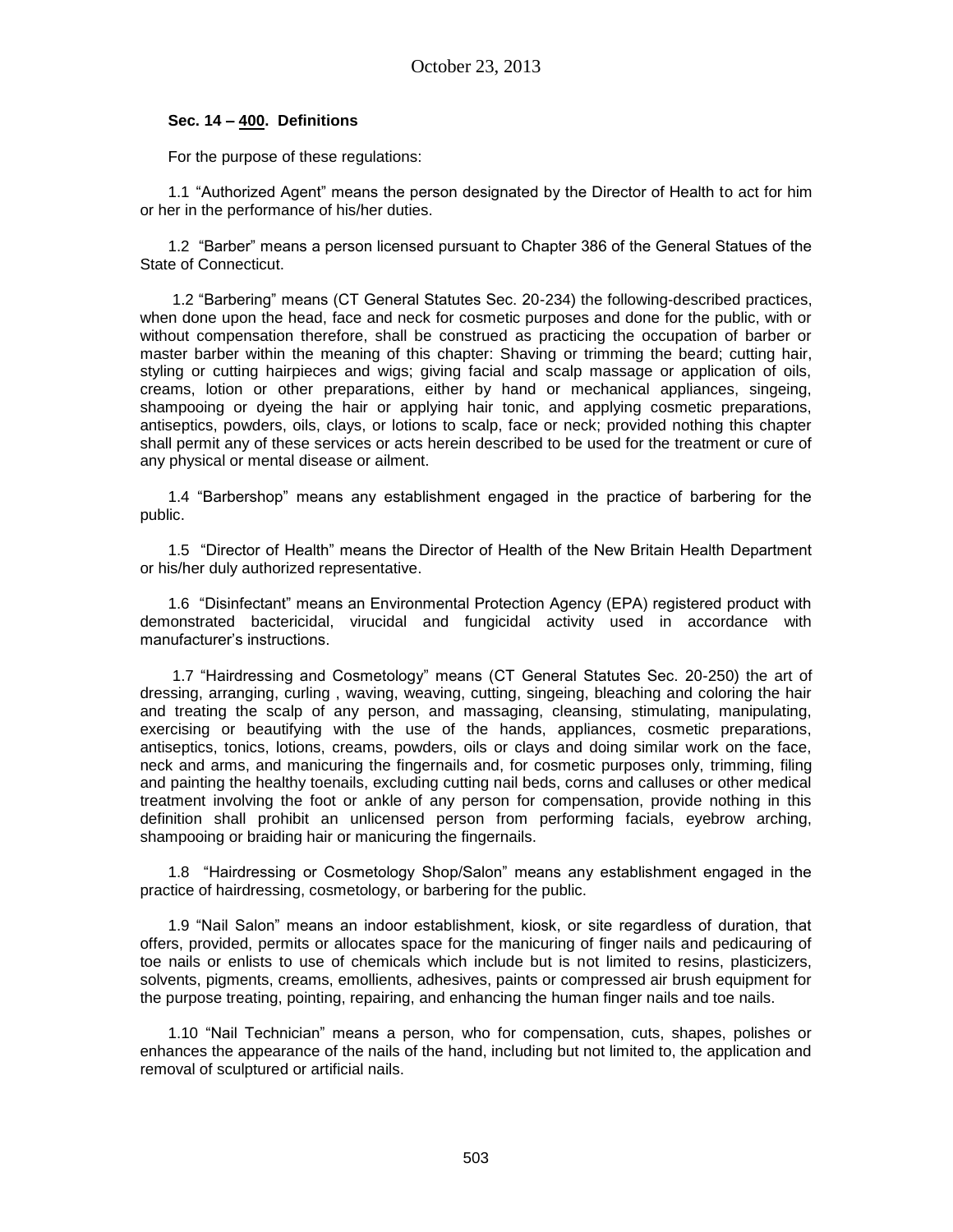1.11 "Operator" means an operator is any person, including, but not limited to, a licensed hairdresser/cosmetician or barber, or unlicensed person who is performing tasks allowed under the scope of this code and the Connecticut General Statues.

1.12 "Person" means an individual, firm, partnership, company, corporation, trustee, association or any public or private entity.

1.13 "Person in Charge" means the individual present in the barbershop or hairdressing and/or cosmetology salon/shop that is the apparent supervisor of the barbershop or hairdressing and/or cosmetology salon/shop at the time of inspection. If no individual claims to be a supervisor, then any employee present is deemed to be the person in charge for the purposes of this Code.

1.14 "Sanitary Condition" means safe and clean shop/salon conditions that prevent the spread of communicable diseases and protect the public health and welfare.

1.15 "Work Area" is defined as a separate room with more than one work station, or a private room set aside to serve one customer at a time.

1.16 "Work Station" is defined as a chair, countertop and floor space set aside for the purpose of serving a customer, including floor space for the operator to stand while serving the customer.

### **Sec. 14-401. Establishment requirements**

2.1 No barbershop, hairdressing, cosmetology shop and/or nail salon having a permanent location shall be relocated, constructed, remodeled, or extensively altered, nor shall a structure be converted to use as a barbershop or hairdressing and/or cosmetology shop, except in accordance with plans and specifications approved by the New Britain Health Department, heretofore known as NBHD.

2.2 Plan review and submission

- (a) When a barbershop, hairdressing, cosmetology shop and/or nail salon establishment is constructed or remodeled, plans drawn in a minimum ¼ inch scale and specifications for construction must be submitted along with barbershop, hairdressing, cosmetology shop and/or nail salon establishment license application to the department for approval.
- (b) The plans must include, but are not limited to: description and location of work areas and equipment, sinks, counters, storage areas, toilet facilities, fixtures, waiting and viewing areas.
- (c) Manufacturers' specification sheets shall be included in the plan submission for all equipment, floors walls, and ceilings.
- (d) All plans must be approved by NBHD prior to construction of the barbershop, hairdressing, cosmetology shop and/or nail salon establishment.

2.3 Prior to the opening of the barbershop, hairdressing, cosmetology shop and/or nail salon, the Director of Health, or authorized agent, shall conduct a pre-operational inspection to determine compliance with this section, the Connecticut General Statutes, and the Public Health Code of the State of Connecticut.

### **Sec. 14-402. Purpose**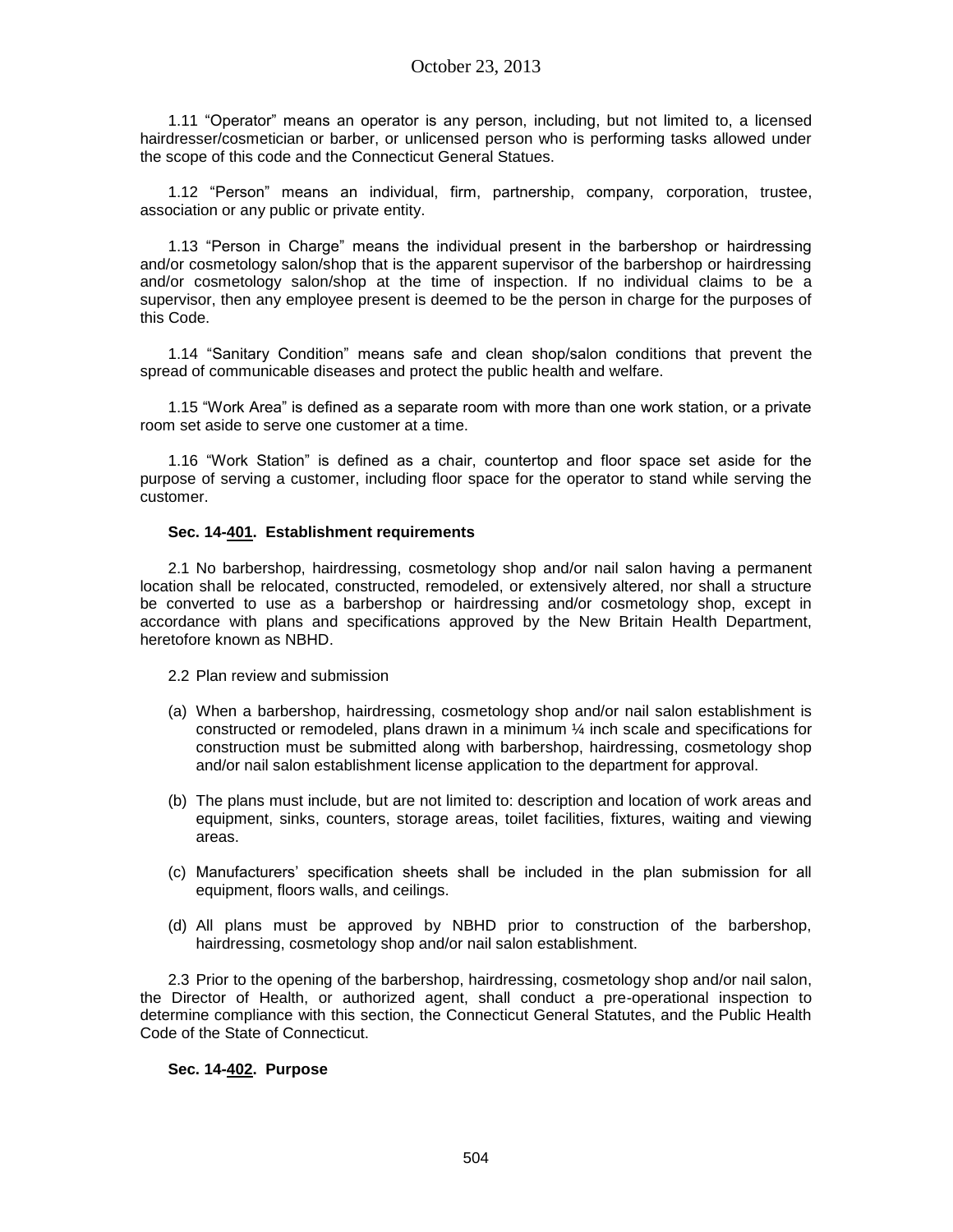3.1 The purpose of these standards is to regulate sanitary conditions at barbershops, hairdressing and cosmetology shops/salons in a way that will:

- (a) Protect and promote public health, safety, and welfare
- (b) Prevent the spread of disease including, but not limited to, viral bacterial, and fungal infections.

### **Sec. 14-403. Permits**

4.1 No person shall maintain or operate any barbershop or hairdressing and/cosmetology shop and/or nail salon without having valid permit issued by the Director of Health. Only a person who complies with the requirements of this Code shall be entitled to receive or retain such a permit.

4.2 Every barbershop or hairdressing and/or cosmetology salon and/or nail salon must comply with local Planning and Zoning regulations and all other applicable codes before being issued a permit.

4.3 Application for a permit shall be made on forms furnished by the Director of Health, wherein the applicant shall state his/her name(s) and address(es), and whether such applicant is an individual, firm or association, including but not limited to, any partnership, limited partnership, limited liability partnership, company, limited liability company, corporation, trust or estate, and if not an individual, the name(s) of the partners, members, officers, or if applicable, the duly authorized representative thereof, including but not limited to, a fiduciary, trustee, or receiver, together with their addresses; establishment name, the address of the place of business, and give such pertinent information as the Director of Health may require and affix his signature to the application. All permits are valid for one (1) year or a portion thereof, and are renewable on October 1st of each year.

4.4 No permit shall be granted to any individual to operate a barber shop or hairdressing shop unless such person has been licensed as a barber or hairdresser/cosmetician for at least two years.

4.5 Every applicant for a permit to operate a barbershop or hair dressing, cosmetology shop and/or nail salon shall pay an annual permit fee set forth under section Article 19. Additional charges of fifty dollars (\$50) may be assessed for re-inspection due to uncorrected violations of this regulation after the first/second inspection. initial or any subsequent inspection.

4.6 There shall be a twenty (\$20.00) late charge for any barbershop, hairdressing, cosmetology shop and/or nail salon licensing fee not received by September 30th. In addition, there shall be an additional twenty dollars (\$20.00) charge for each additional thirty (30) day period that the fee remains delinquent.

4.7 No permit shall be issued or renewed until a completed application has been submitted, all fees have been paid, and the applicant's barbershop and/or cosmetology salon and/or nail salon meets the requirement set forth in this Ordinance and all other applicable state and local regulations.

4.8 Permits shall be valid until the expiration date indicated on the license permit unless prior to that date the permit is suspended or revoked by the Director of Health, or until such time as the facility changes owners, closes, or goes out of business.

4.9 Permits shall not be transferable from person to person or from location to location.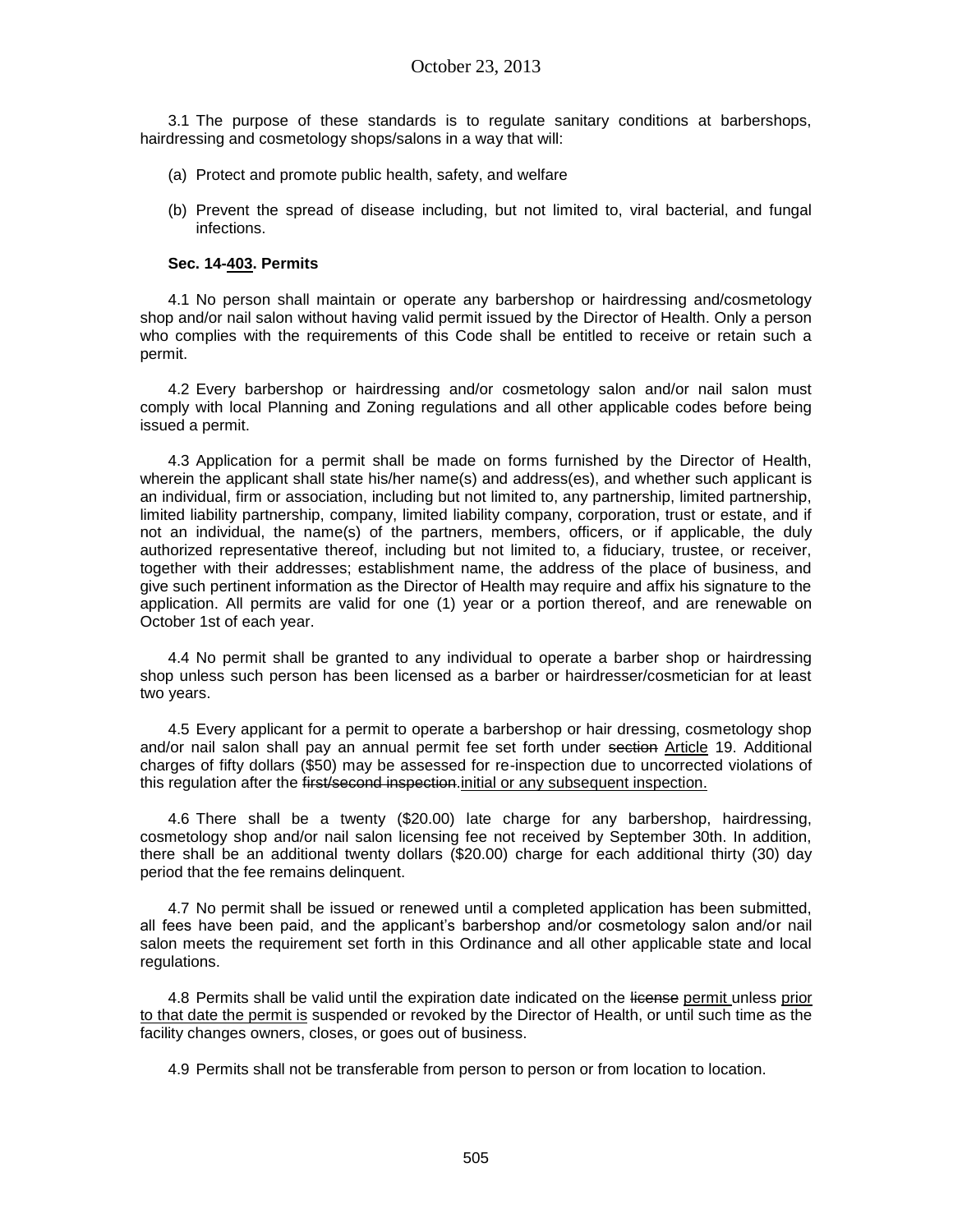4.10 Permit(s) must be displayed in a prominent location with the establishment where patrons can observe it (them).

Sec. 14-404. Inspection

5.1 The Director of Health shall promulgate such rules and procedures as are necessary to ensure compliance with this Code and all other applicable state and local regulations.

5.2 At least once a year, the Director of Health, or his/her authorized agent, shall inspect each barbershop, hairdressing and/or cosmetology shop/salon and/or nail salon and shall make as many additional inspections as are necessary for the enforcement of this code, the Connecticut General Statutes, and the Public Health Code of the State of Connecticut.

5.3 The Director of Health, or his/her authorized agent, after proper identification, shall be permitted to enter, during normal operating hours, any portion of any barbershop or hairdressing and/or cosmetology shop/salon for the purpose of making inspection to determine compliance with this Code, the Connecticut General Statutes, and the Public Health Code of the State of Connecticut.

5.4 In the event that the Director of Health finds unsanitary or other conditions in the operation of a barbershop or hairdressing and/or cosmetology shop/salon, or if a violation or set of violations appears on two (2) or more consecutive notices to the permit holder, or person in charge, citing such condition, specifying the corrective action to be taken and time frame within which such action shall be necessary. If corrective action is not made in stated time, the permit may be revoked or suspended and a written order issued to the owner or operator to cease the operation of the salon.

### **Sec. 14-405. Permit suspension and revocation; hearings; appeals.**

6.1 Failure to comply with the provisions of this code and applicable regulations shall be grounds for revocation or suspension of any permit issued under the provisions of this code.

6.2 The Director of Health may suspend, without warning, prior notice or hearing, any permit to operate a barbershop or hair dressing and or cosmetology shop/salon if,

- (a) The owner, operator or person in charge has interfered with the performance of the Director of Health's duties;
- (b) The operation constitutes an imminent hazard to public health including, but not limited to, any one of the following:

(1) There is an ongoing outbreak of infectious, pathogenic or toxic agent capable of being transmitted to consumers.

(2) The absence of potable water, supplied under pressure, in a quality which, in the opinion of the Director of Health, is capable of meeting the needs of the facility; or

(3) A sewage backup into the facility.

(4) An unlicensed individual is performing procedures requiring licensure by the Connecticut General Statutes.

6.3 Suspension shall be effective immediately upon delivery of the written order to the permit holder or person in charge of the facility by the Director of Health. When a permit is suspended, all barbershop, hairdressing and/or cosmetology and/or nail salon services shall cease. shall cease the operation of the salon upon receipt of the order.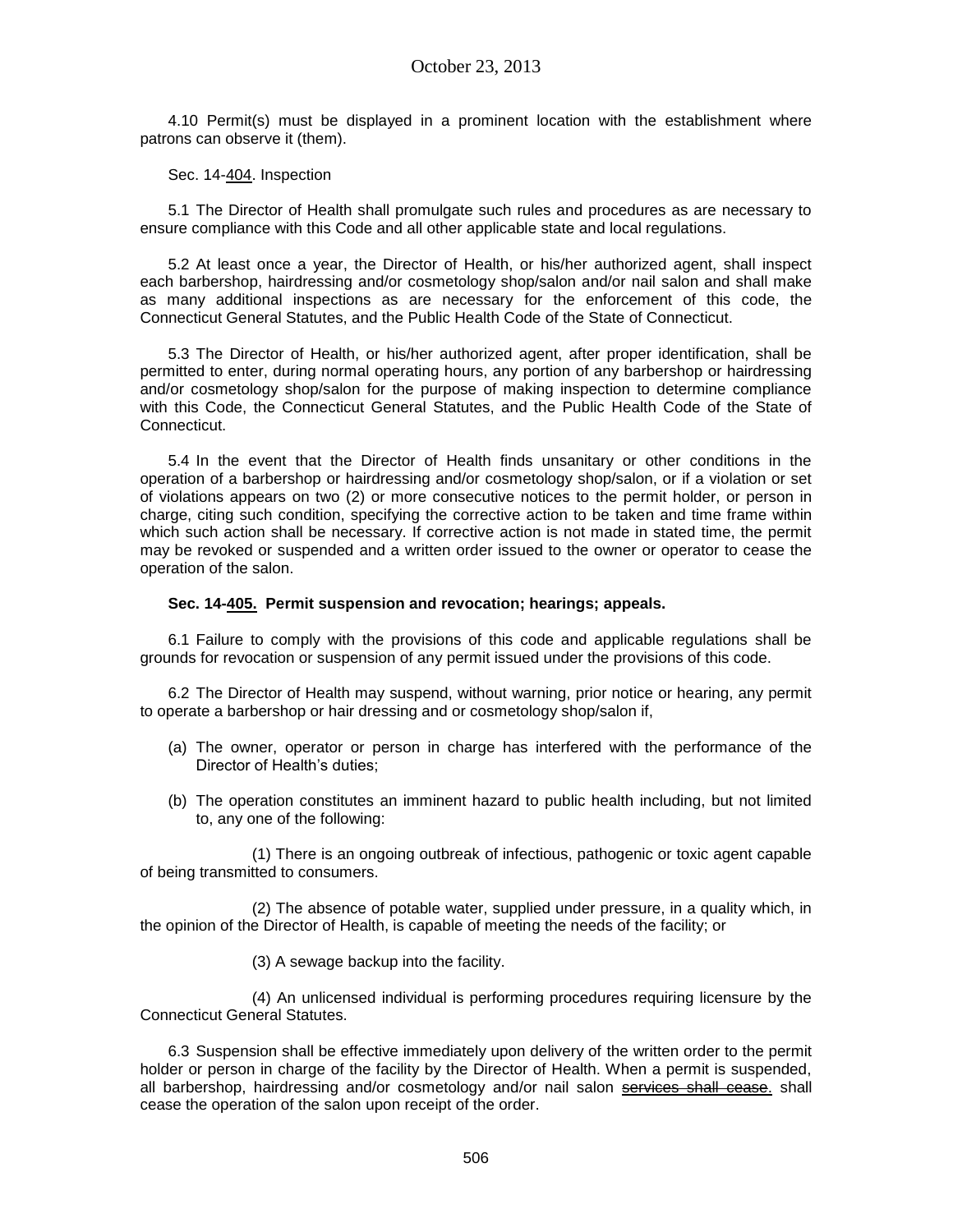6.4 When a permit is to be suspended, the holder of the permit, or the person in charge, shall be notified in writing of the suspension, and an opportunity for a hearing will be provided if a written request from hearing is filed with the Director of Health by the holder of the permit within three (3) business days. If no written request for a hearing is filed within three (3) business days, the suspension is sustained; The Director of Health may end the suspension at any time by giving written notice to the permit holder if reasons for suspension no longer exist.

6.5 Upon receiving a request for a hearing, the Director of Health shall schedule a hearing not later than ten (10) business days from the date of actual receipt of the request, to afford the owner the opportunity to present evidence and argument on all facts or issues involved to examine the merits of such suspension.

6.6 The Director of Health shall examine the merits of such suspension and render a decision in writing to vacate, modify, or affirm such suspension within ten (10) business days of the date of the hearing held under this section.

6.7 The permit holder who is aggrieved by such action of the Director of Health may, within three (3) business days, after the making of such decision, appeal to the Commissioner of Public Health, in accordance with Section 19a-229 of the Connecticut General Statutes, who shall thereupon immediately notify the authority from whose order the appeal was taken and examine the merits of such suspension and may vacate, modify, or affirm such suspension.

### **Sec. 14-406. SANITATION**

(1) General Cleanliness

Each shop/salon shall be maintained to provide a safe and sanitary environment. All supplied facilities shall be kept clean, sanitary and in good repair.

- (2) Disinfection of Reusable Equipment
- (a) After each use on a patron, all electrical and non-electrical instruments not specifically used for single service, shall be thoroughly cleaned to remove foreign matter, treated with an approved disinfectant or sanitizer, and stored in a protected manner until their next use.
- (b) Disinfectant shall be used and changed in accordance with manufacturer's instruction to ensure complete disinfection. No sediment from the item being disinfected shall be allowed to remain in the bottom of the disinfection container.
- (c) Ultraviolet disinfection is prohibited.
- (d) Disinfectants include, but are not limited to:
	- 1. Quaternary ammonium compounds (1:1000 dilution for 30 seconds)
	- 2. Alcohol, (ethyl, 70%, or isopropyl 99%)
	- 3. Lubricant sanitizer (10 second contact time, 10 minute drain time)
	- 4. Disinfectant spray (see manufacturer's instructions)
	- 5. Bleach (see manufacturer's instructions)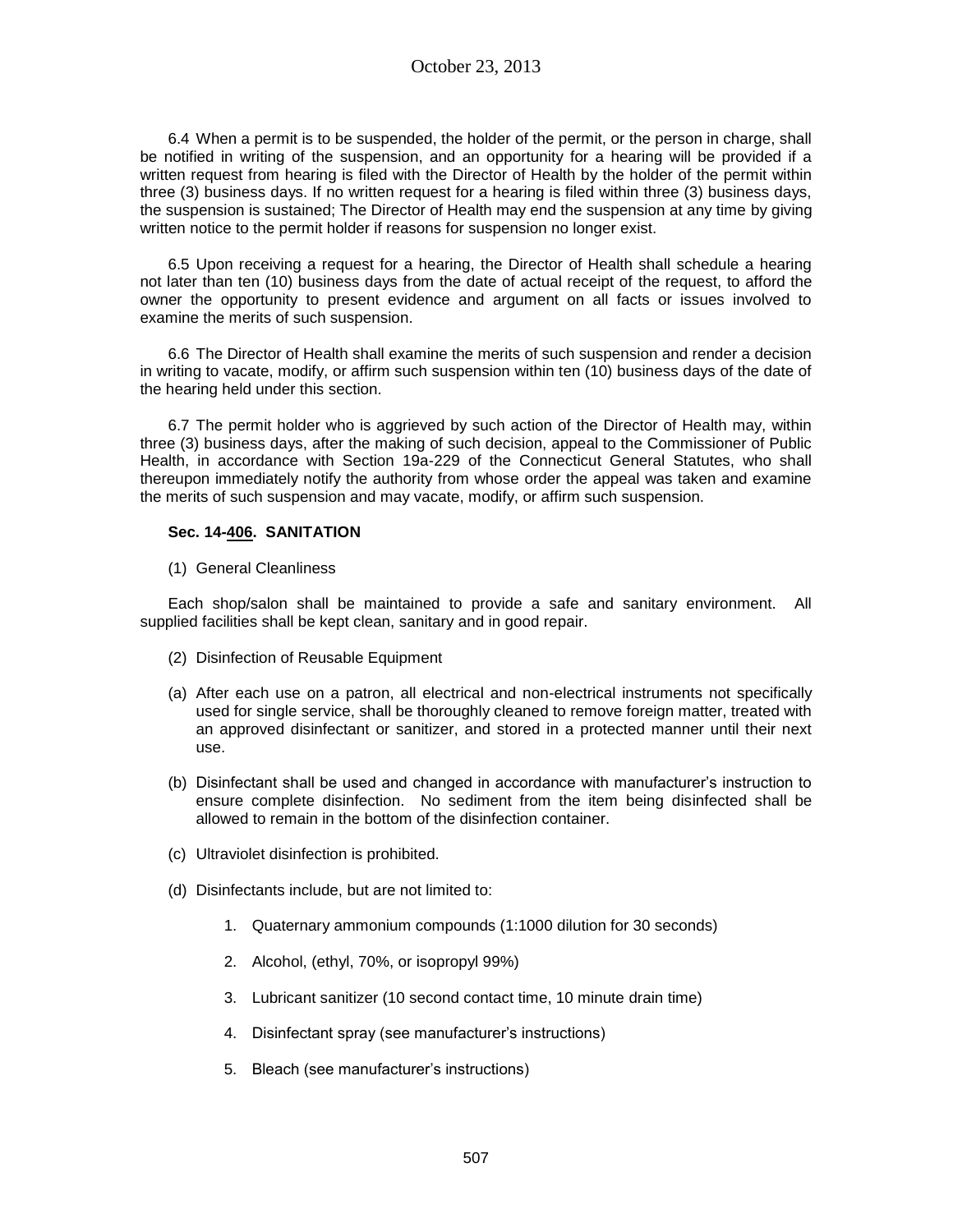- 6. Lysol, compound cresol solution, phenolic compound (5% solution for 3 minutes or 2% solution for 10 minutes)
- 7. Anti-microbial additive (see manufacturer's instructions)
- 8. Boiling water (5 minutes)
- 9. Autoclave (see manufacturer's instructions)
- 10. Other method pre-approved by the Director of Health

(e) After handling a customer affected with an eruption or whose skin is broken out or is inflamed or contains pus, the instruments shall be effectively cleaned, washed with soap or a detergent and water, then higher level disinfected by thoroughly submersing in boiling water for twenty (20) minutes; in alcohol (as specified in #2 above) for five minutes; or by another method of higher level disinfection approved by the pre-Director of Health.

- (f) Shaker top containers must be provided for dispensing lotions and powders.
- (3) Disposable and Single-Use Equipment

(a) Disposable or single-use articles shall be disposed of in a waste receptacle after use on each patron unless stored in a separate closed, clean container labeled with the patron's name and used only on that patron.

(b) All disposable or single-use articles that come into contact with blood and/or body fluids shall be enclosed in sealable plastic bags prior to placing in the waste receptacle.

- (c) All sharp or pointed articles shall be disposed of in a puncture-proof container.
- (4) Sanitation of Foot Spas and Water baths
- (a) An anti-microbial additive shall be placed in each foot spa or water bath during use.

(b) After each patron, the shop/salon shall drain all water and debris, properly disinfect, and dry the foot spa or water bath.

(c) At the end of each day, the shop/salon shall remove and immerse any filter in disinfectant and flush the foot spa or water bath with low sudsing soap and water.

**(5)** Prohibited Equipment and Products

(a) It is prohibited to use or store the following items in a shop/salon except for display or historical purposes:

- 1. A lancet or any other device used to break the skin
- 2. A razor blade (Credo blade) callus shaver
- 3. A multi-use double-edged straight edge razor
- 4. Shaving brushes, shaving mugs, powder puffs, sponges and brush neck dusters unless they are single-use disposable implements.
- 5. Any substance banned by the Food and Drug Administration, including liquid methyl methacrylate monomer (MMA) and methylene chloride.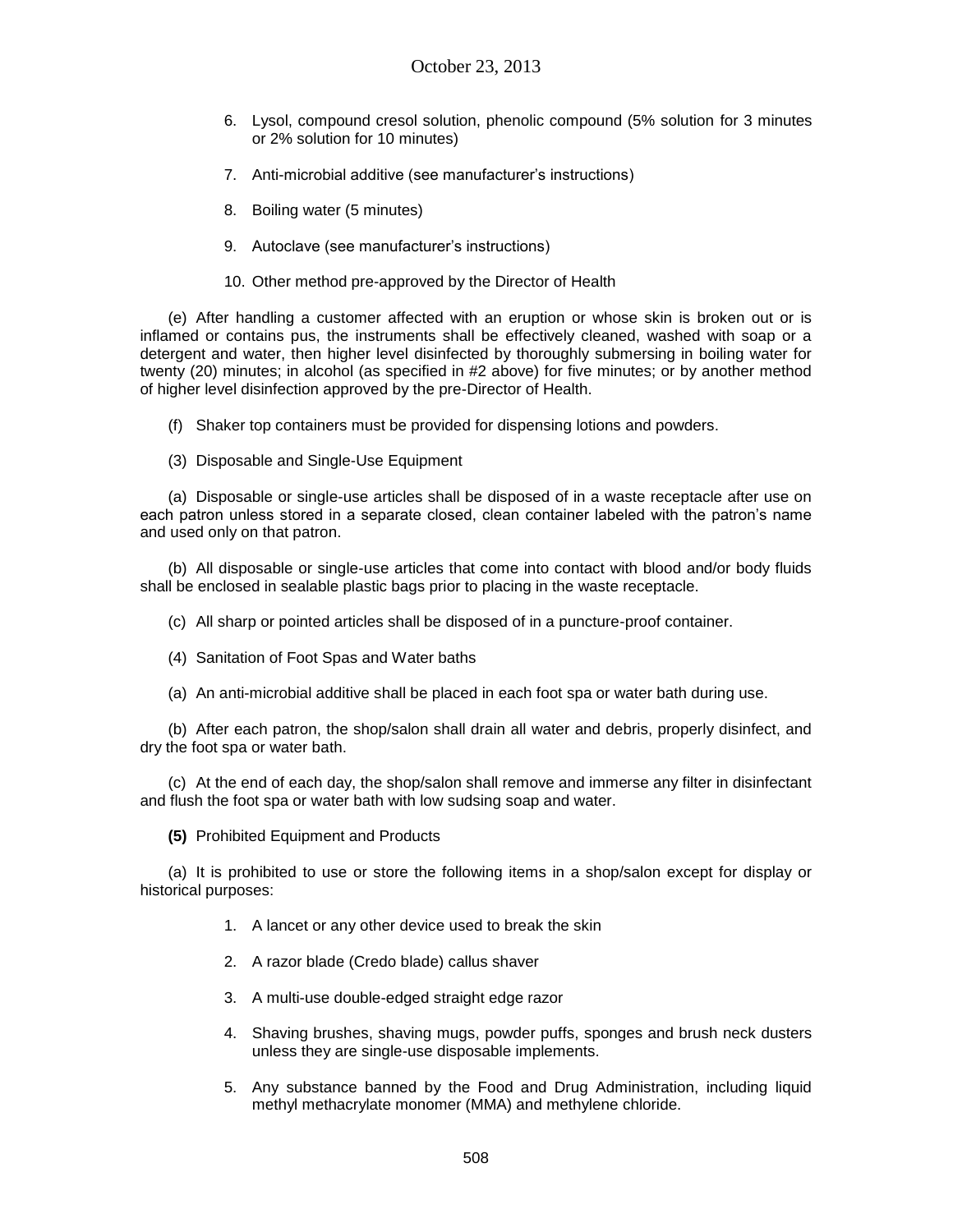(b) Materials to stop the flow of blood may be used only in liquid or powdered form.

(6) Towels

(a) Clean, properly laundered or disposable towels shall be used for each patron. A commercial linen service shall be used for laundering if not done on the premises.

(b) All linens and towels shall be deposited in a covered cleanable receptacle after use by a patron.

(c) Clean towels and linens shall be stored off the floor in a clean, protected location.

(7) Neck Protection and Capes

(a) If multiple use capes are used, a sanitary neck strip or clean towel shall be placed around a patron's neck so that the cape does not come in contact with the skin of the neck.

(b) Neck strips shall be discarded after use on each patron.

(c) Multiple use capes shall be cleaned as often as necessary to ensure a sanitary condition and shall be stored off the floor between uses.

(8) Headrest Cover

(a) The headrest of chairs shall be covered with a single-use disposable cover.

(9) Cosmetics

(a) When only a portion of cream, liquid, powder or other cosmetic preparation is to be removed from the container, it shall be removed in such a way as not to contaminate the remaining portion.

(b) Multi-use of cosmetic applicators is prohibited. This includes the use of lipsticks, powder puffs, makeup brushes and sponges, which are not disposable.

(c) Lotions and powders shall be dispensed from a sanitary self-dispensing container.

(d) Eyebrow pencils shall be sharpened after each use.

(e) Makeup brushes may be allowed for use if it can be demonstrated that the brushes are being effectively sanitized between uses. Makeup brushes must go through higher level disinfection if exposed to conditions in Section J(2)(d) of this ordinance.

(10)Operators

(a) Operators shall thoroughly wash their hands with soap and water immediately after using the toilet, eating, or smoking. Before serving each customer, operators shall thoroughly wash their hands with soap, shampoo, or hand disinfectant.

(b) No operator shall smoke, eat or drink at the workstation.

(c) Operators shall wear clean, washable garments.

(d) Combs and other instruments shall not be placed or carried in the pockets of the operator.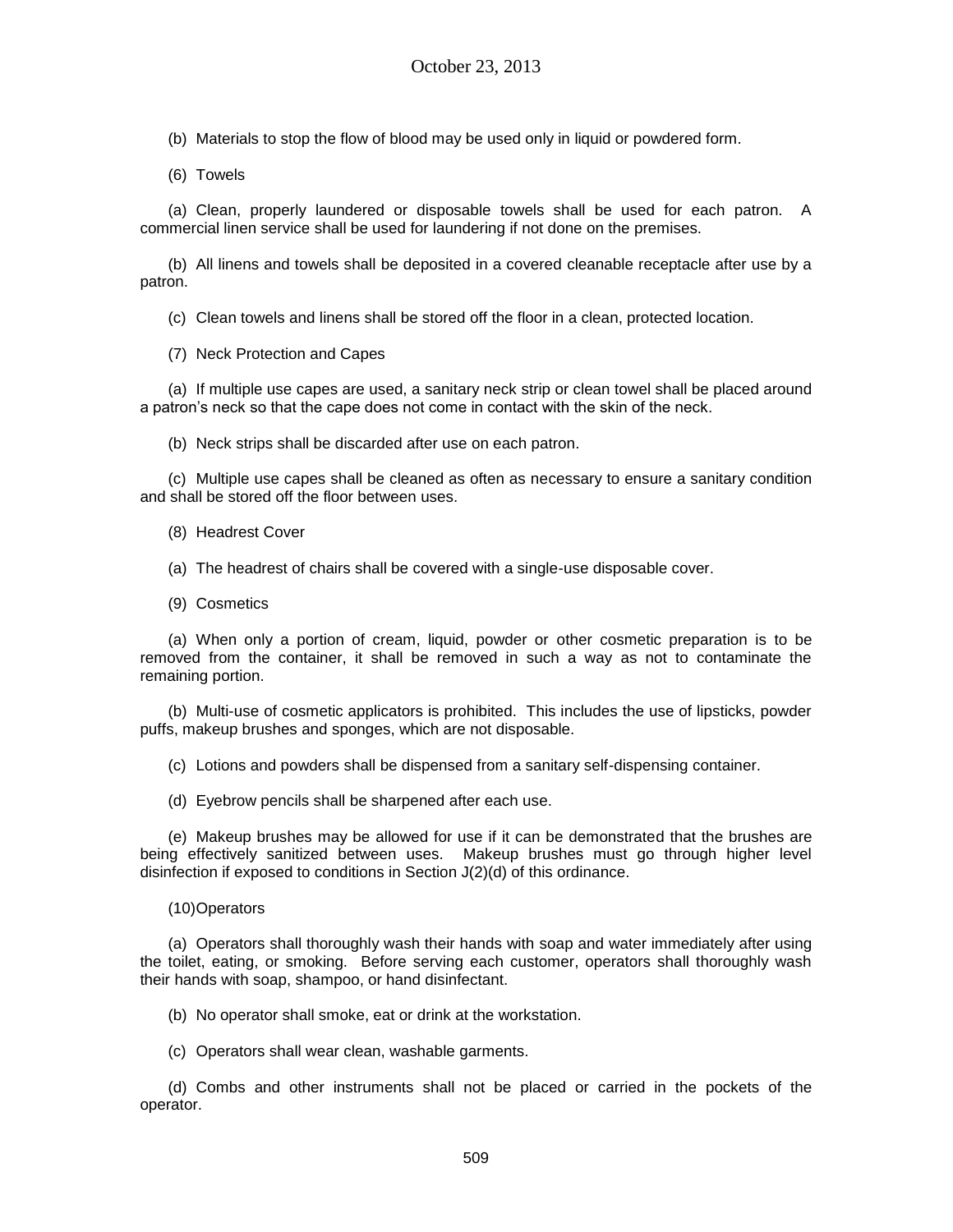(e) No operator shall remove warts or moles or treat any disease of a patron, nor perform any medical procedure, such as an injection, nor dispense any medical device.

(f) No operator shall knowingly serve any patron who is afflicted with impetigo, barber's itch, lice, nits, or ringworm, or other skin conditions in a communicable form.

(g) All operators shall have an exclusion policy regarding a communicable disease that may be transmitted through the services of a barber, hairdresser, cosmetologist or nail technician. In addition, all operators shall be excluded from performing their respective services if they have disease in a communicable form, when, in the opinion of the Director of Health, could be transmitted to patrons during the normal scope of services.

(11)Animals, Pets, Reptiles or Birds

(a) No animal, pet, bird or reptile shall be allowed in the work area or other regulated areas of the shop/salon. This prohibition shall not apply to service animals for the disabled (CT General Statutes Sec. 46-A-42,44).

(12)Foods and Beverages

(a) Food and beverages shall not be prepared, stored or sold in the permitted premises, except with a valid Food Permit from the New Britain District Health Department. Coffee and tea may be prepared and kept for the convenience of employees and patrons, but no charge is to be made to patrons who are served. Food and nonalcoholic beverages may, however, be brought into the permitted premises, from an approved source, for immediate consumption and also may be dispensed by means of automatic vending machines on the premises.

(b) Beverages provided to patrons shall be provided in a disposable container. Food is not allowed at any workstation.

(13)Water and Plumbing

(a) Every shop/salon must have an approved water supply with sufficient hot and cold running water under pressure.

(b) Hot water at any faucet shall not exceed  $110^{\circ}F$ .

(c) All plumbing fixtures must be protected against back-siphon age or back flow.

(d) Waste water shall be discharged into municipal sewers where available or into an approved on-site sewage disposal system. Prevailing Connecticut Department of Environmental Protection, Best Management Practices should be utilized to minimize impact from discharges/disposal of waste or excess products.

(e) Plumbing fixtures shall be clean and free from defects.

(14)Toilet and Sink Facilities

(a) Each shop/salon shall provide adequate toilet and hand washing facilities for patrons and employees, in accordance with all state and local regulations.

(b) Toilet and hand washing facilities shall be in working condition at all times, and kept clean and sanitary.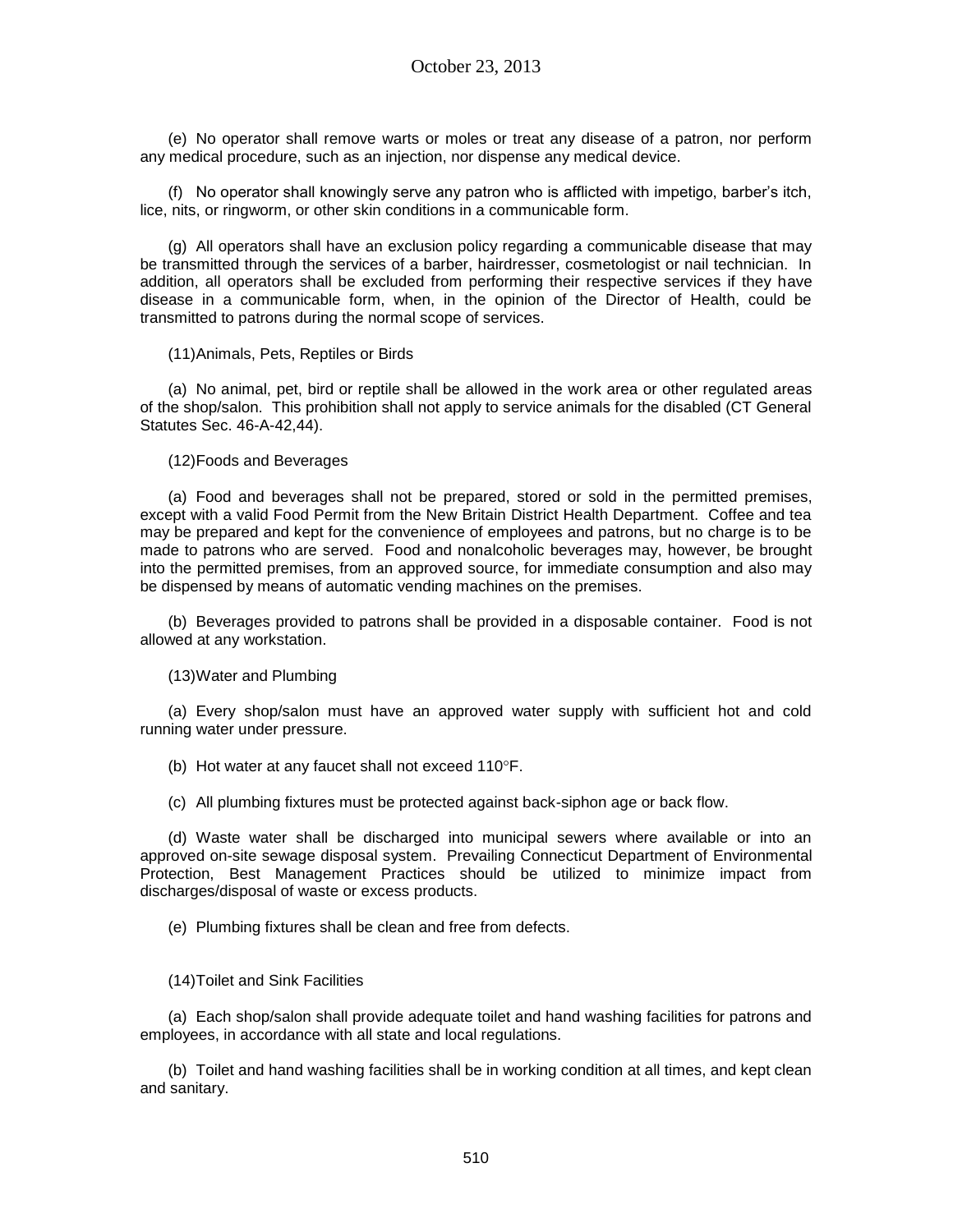(c) Each hand washing sink shall have a soap dispenser and disposable towels and/ or an air dryer for hand drying.

(d) At least one hand washing facility shall be located convenient and accessible to each private treatment room.

(e) Shampoo bowls shall be used for barbering, hairdressing and cosmetology work only.

(f) A covered refuse receptacle shall be provided in the ladies' room.

(g) The door to the toilet room must be self-closing.

(15)Lighting and Ventilation

(a) Lighting shall be sufficient to provide adequate illumination in the work area.

(b) The shop/salon shall be properly and adequately ventilated to remove excess heat, vapors, and odors. All vented excess heat, vapors and odors shall not cause a nuisance condition for tenants and occupants of adjacent buildings or premises and/or to the general public.

(c) Windows shall be effectively screened against insects, rodents and other vermin.

(16)Floors, Walls, and Ceilings

(a) Floors and walls in work areas must have non-porous, easily cleanable coverings and shall be kept clean and in good repair. Floors where tinting or shampooing are done or where chemicals for bleaching hair are used, shall have hard and washable surfaces.

(b) Hair clippings shall not be allowed to accumulate on floors or chairs. Hair clippings shall be removed to a proper receptacle after serving each patron.

(c) Ceilings shall be kept clean and in good repair.

(d) Cracks in floors, walls and ceilings shall be filled in so as to prevent the harboring of insects and rodents.

(e) Work areas shall be provided with an effective floor-wall coved juncture molding to prevent accumulation of filth where the floor meets the wall.

(f) All drawers and cabinets used at work stations to store materials and equipment shall be free from accumulations of hair, nails, skin, dirt, and dust, and shall be visually clean upon inspection.

(17)Barbershop or hairdressing and/or cosmetology shop in residence

(a) A Barbershop or hairdressing and/or cosmetology shop located in a residence must be confined to a separate room, separated with ceiling high partitions and provided with a door to be closed at all times.

(b) The area within a home operated as a barbershop or hairdressing and/or cosmetology shop must be equipped with the facilities and instruments required in all such establishments.

(18)Other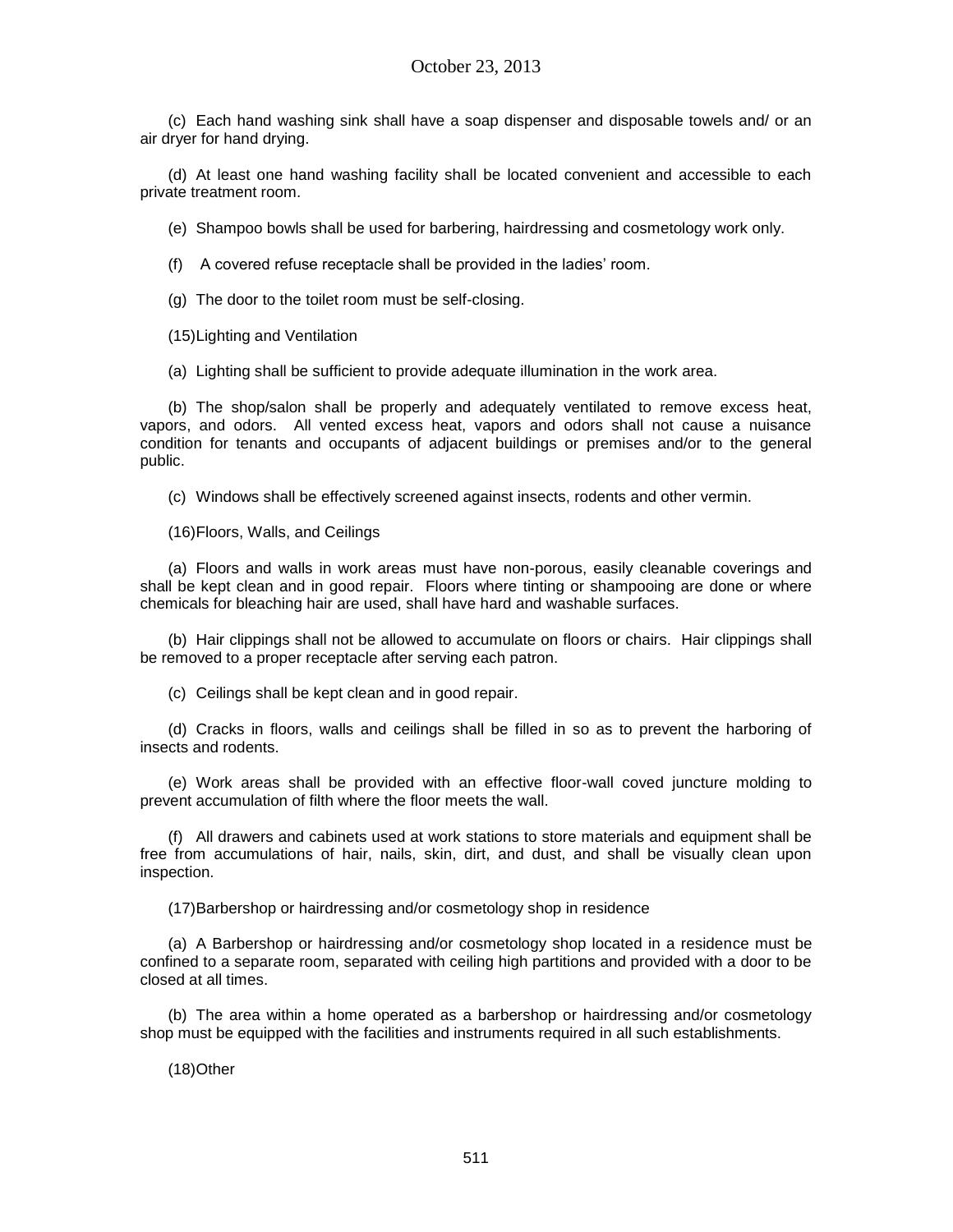(a) Material Safety Data Sheets (MSDS) shall be made available to the Director of Health, or his designated agent, upon request.

| <b>New Britain Environmental Health Department</b><br>Sec. 14-407.<br><b>Proposed Fee Schedule</b><br>2010 |                    |  |  |
|------------------------------------------------------------------------------------------------------------|--------------------|--|--|
| Barbershops, Hairdressing and Cosmetology                                                                  | Fee                |  |  |
| Salons                                                                                                     |                    |  |  |
| <b>Establishment Permit</b>                                                                                |                    |  |  |
| With 1-5 work stations:                                                                                    | \$75.00            |  |  |
| With 6-10 work stations                                                                                    | \$100.00           |  |  |
| With 11+ work stations                                                                                     | \$150.00           |  |  |
| 1st/2nd Reinspection Fee                                                                                   | \$50.00/inspection |  |  |
| Renewal Permit Application Late Fee<br><b>Returned Check Fee</b>                                           | \$25.00<br>\$20.00 |  |  |

\*\* Plan Review Fee: \$50.00

Alderman Lawrence Hermanowski Alderman Adam Platosz Alderman David DeFronzo

Ald. Hermanowski moved to accept and adopt, seconded by Ald. DeFronzo. Ald. Hermanowski moved to amend Sec. 14-405, 6.3 by striking the words "services shall cease" and inserting the words "shall cease the operation of the salon upon receipt of the order". Amendment seconded by Ald. Bielinski. Amendment carried. RESOLUTION AS AMENDED ADOPTED. Approved October 25, 2013 by Mayor Timothy E. O'Brien.

# **NEW BUSINESS**

# **RESOLUTIONS**

### **32528 RE: ALLOWING THE COMMISSION ON HUMAN RIGHTS & OPPORTUNITIES TO SOLICIT AND RECEIVE CONTRIBUTIONS TO SPONSOR THE ANNUAL DR. MARTIN LUTHER KING, JR. BREAKFAST/ASSEMBLY**

To His Honor, the Mayor, and the Common Council of the City of New Britain: the undersigned beg leave to recommend the adoption of the following:

Resolution Summary: This resolution allows the Commission on Human Rights & Opportunities to solicit and receive contributions to sponsor the annual Breakfast/Assembly to commemorate the life and legacy of Dr. Martin Luther King Jr. on Monday, January 20, 2014, sponsored by Mayor Timothy O'Brien and the New Britain Commission on Human Rights and Opportunities.

WHEREAS; Dr. Martin Luther King, Jr. created a powerful and enduring legacy for all Americans by calling upon our Nation to ensure equal justice under law and uphold our founding ideals of life, liberty, and the pursuit of happiness for all people; and

WHEREAS;August 28, 2013 marked the 50th anniversary of Dr. King's "I Have a Dream" speech. The empowerment that this very speech brought to our nation has allowed people to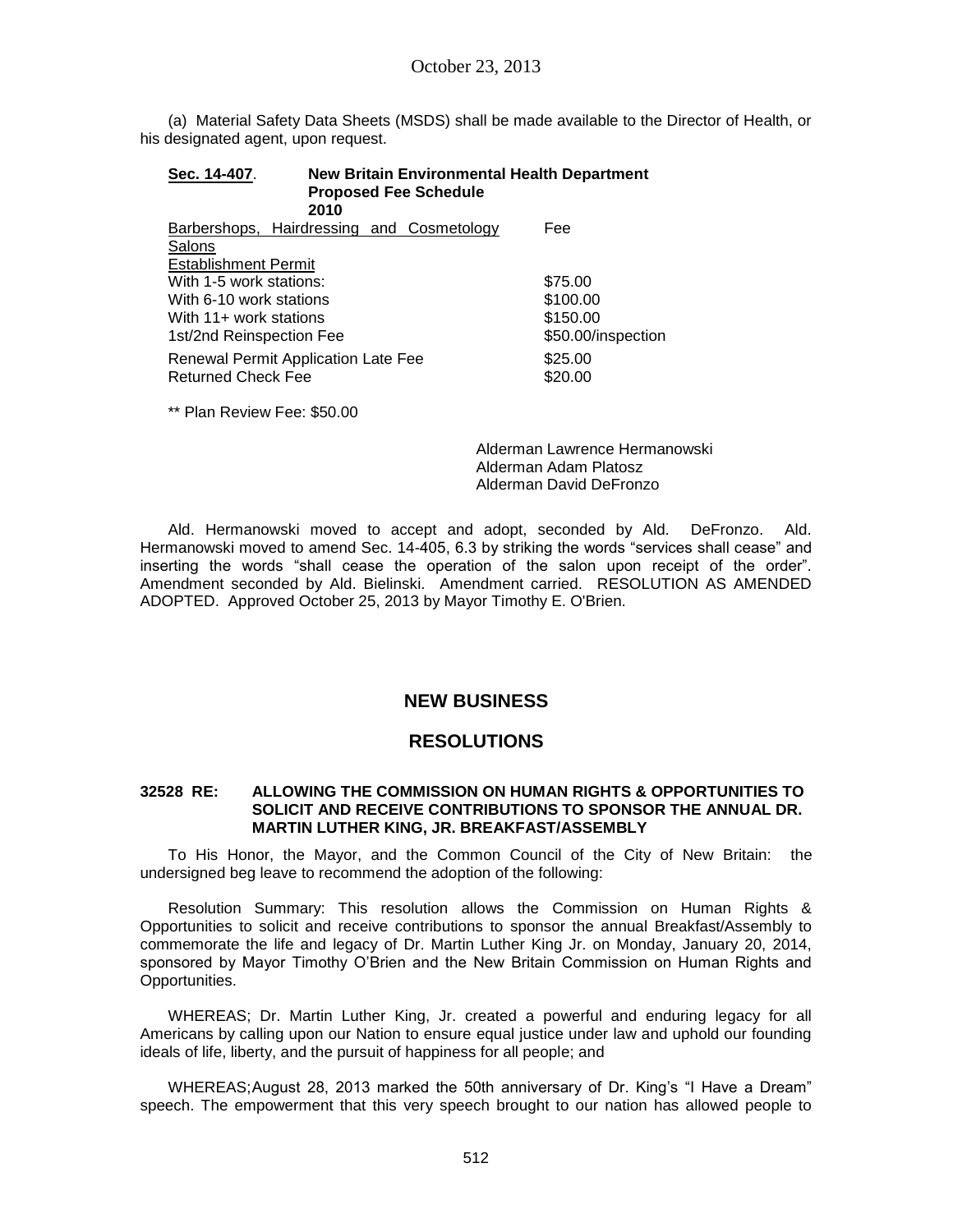come together in a vibrant spirit and solidarity in many fashions in our history. This Breakfast/Assembly is to honor, celebrate and reflect on the timeless speeches and teachings from a renowned civil rights leader recalling on all of us that we are part of the great dream Dr. King had for all America; and

WHEREAS;the Commission on Human Rights and Opportunities solicits and receives donations from the community and its businesses to defray the associated expenses to sponsor the annual Breakfast/Assembly in commemoration of the Dr. Martin Luther King Jr. National Holiday on Monday, January 20, 2014 NOW, THEREFORE, BE IT

RESOLVED: that the Common Council hereby authorizes Mayor Timothy O'Brien, through the Commission on Human Rights & Opportunities, to solicit the necessary financial support to defray the breakfast/program expenses, and that upon receipt, be placed in an appropriate revenue and expenditure account established by the Finance Department under the administrative power of the Commission on Human Rights and Opportunities, as outlined below:

 $$2,000$   $$2,000$ 

Revenues: #265521101-4476 Expenditures: #265521101-5336

Alderwoman Tonilynn Collins Alderman Rha-Sheen Brown Alderman Michael Trueworthy

Ald. Trueworthy moved to accept and adopt, seconded by Ald. Black. So voted. Approved October 25, 2013 by Mayor Timothy E. O'Brien.

### **32529 RE: AUTHORIZING THE MAYOR TO SIGN THE GRANT AGREEMENT FOR BROOKSIDE ROAD BRIDGE, BRIDGE 088012**

To His Honor, the Mayor, and the Common Council of the City of New Britain: The undersigned beg leave to recommend the adoption of the following:

WHEREAS, the existing bridge on Brookside Road was structurally deficient and in need of replacement, and

WHEREAS, the Public Works Department, using its own forces, completed the bridge replacement in July, 2011 at a substantial savings over hiring a private contractor, and

Whereas, the City of New Britain has received a revised Grant Agreement from the State of Connecticut which is for 32.97% (94,548.83) of the total project cost of \$286,772.32, and

THEREFORE BE IT RESOLVED, that Timothy O'Brien, Mayor, of the City of New Britain is authorized to sign the "GRANT AGREEMENT BETWEEN THE STATE OF CONNECTIUCT AND THE CITY OF NEW BRITAIN UNDER THE LOCAL BRIDGE PROGRAM FOR BROOKSIDE ROAD OVER WILLOW BROOK, BRIDGE No. 088012 STATE PROJECT No. 9088-012

> Alderwoman Tonilynn Collins Alderwoman Eva Magnuszewski Alderman Carlo Carlozzi, Jr. Alderman Wilfredo Pabon Alderman Emmanuel Sanchez

Ald. Pabon moved to accept and adopt, seconded by Ald. Bielinski. So voted. Approved October 25, 2013 by Mayor Timothy E. O'Brien.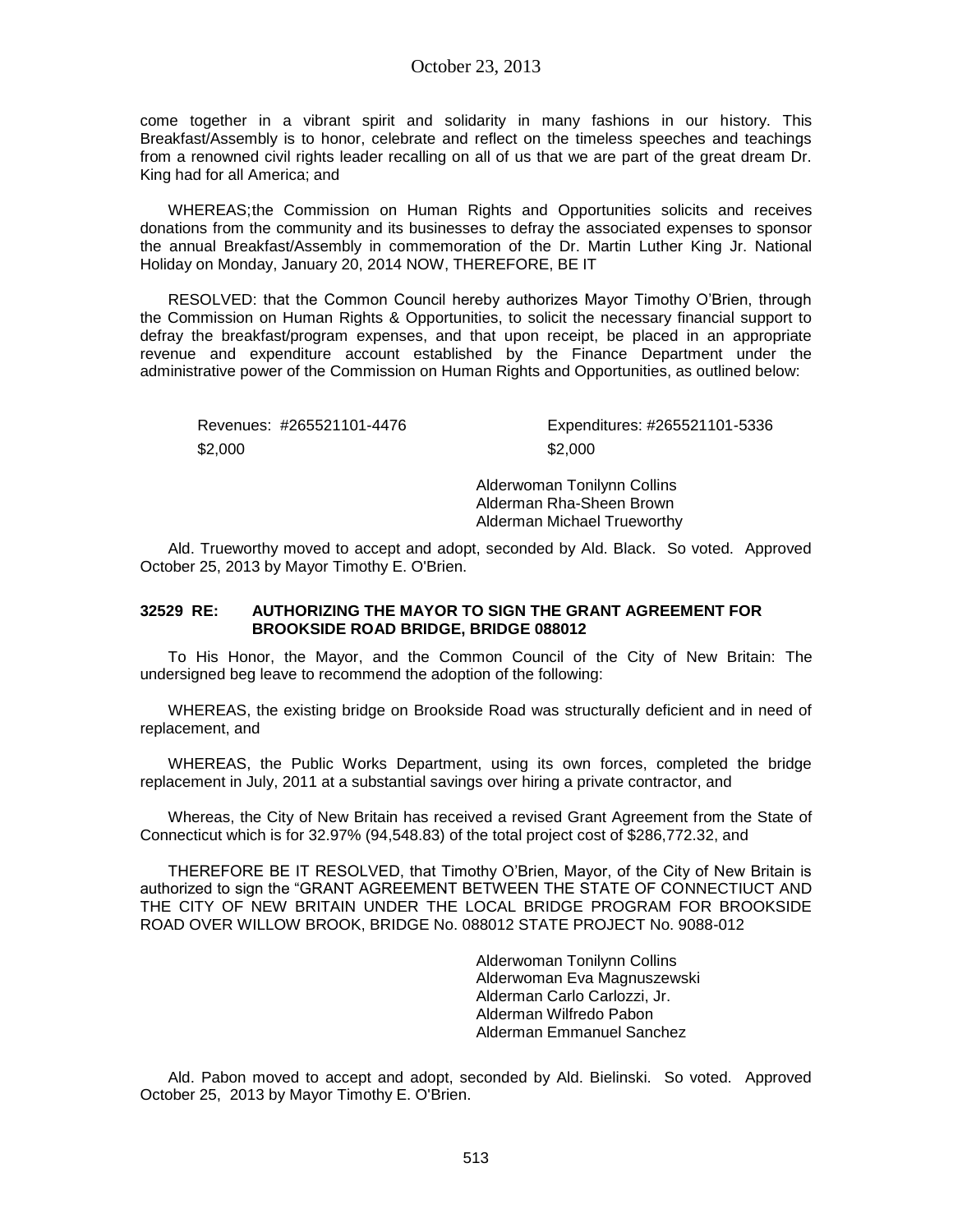### **32530 RE: EVERY KID COUNTS AFTER SCHOOL PROGRAM**

To His Honor, the Mayor, and the Common Council of the City of New Britain: the undersigned beg leave to recommend the adoption of the following:

Program Objective: The Parks and Recreation Department will provide comprehensive after school programming at Lincoln Elementary School. The students in grades three through five are targeted to attend the after school program from 3:35 to 5:45 p.m. The three major components of the after school program are education, recreation, and cultural arts.

Initial Year of Grant Funding: July 1, 2013.

Local Program Operation Department: Recreation Division, Public Works.

Resolution Purpose: The Recreation Division is requesting approval of a HUD Grant in the amount of \$29,000. The Recreation Division is respectfully requesting that the Finance Department set up expenditures and revenue accounts, and,

WHEREAS, the City, through its Recreation Division, will be receiving a HUD Grant for an elementary after school program. Funding has been granted for this program that will provide services such as recreational activities, homework help, and mentoring to City youth in an afterschool environment, and

WHEREAS, the HUD Grant monies will pay for personnel and program supply costs associated with the proposed programming strategy for the period of July 1, 2013, through June 30, 2014 and

WHEREAS, the Consolidated School District of New Britain granted money for an Extended School Hours Program at Lincoln Elementary School in the amount of \$4,000 for additional students to attend the after school program on Mondays, Tuesdays, and Thursdays throughout the year, therefore, be it

RESOLVED, that the amount of \$33,000 be appropriated in the City's special revenue fund account structure in accordance with the requirements of the grantor agency. The account number has been established by the Finance Director, then it be further

RESOLVED, that the Common Council authorizes Mayor Tim O'Brien to sign appropriate documents required for this grant.

|                |                                           |           | Original |
|----------------|-------------------------------------------|-----------|----------|
| 238420132-4223 | <b>HUD - Federal</b>                      |           | 29,000   |
| 238420132-4479 | <b>Consolidated School District</b>       |           | 4,000    |
|                | TOTAL:                                    | \$        | 33,000   |
| HUD            |                                           |           |          |
| 238420132-5124 | <b>Part-time Salaries</b>                 | \$        | 21,018   |
| 238420132-5231 | Medicare                                  | \$        | 305      |
| 238420132-5412 | Telecommunications                        | \$        | 450      |
| 238420132-5440 | Rental and Leasing of Property            | \$        | 3,027    |
| 238420132-5540 | Advertising and Printing                  | \$        | 200      |
| 238420132-5611 | <b>Office Supplies</b>                    | \$        | 1,000    |
| 238420132-5659 | <b>Operating Materials &amp; Supplies</b> | <u>\$</u> | 3,000    |
|                | <b>Total Expenditures:</b>                | \$        | 29,000   |
| <b>CSDNB</b>   |                                           |           |          |
| 238420132-5124 | Part Time                                 | \$        | 4,000    |
|                | Total Expenditures:                       | \$        | 4.000    |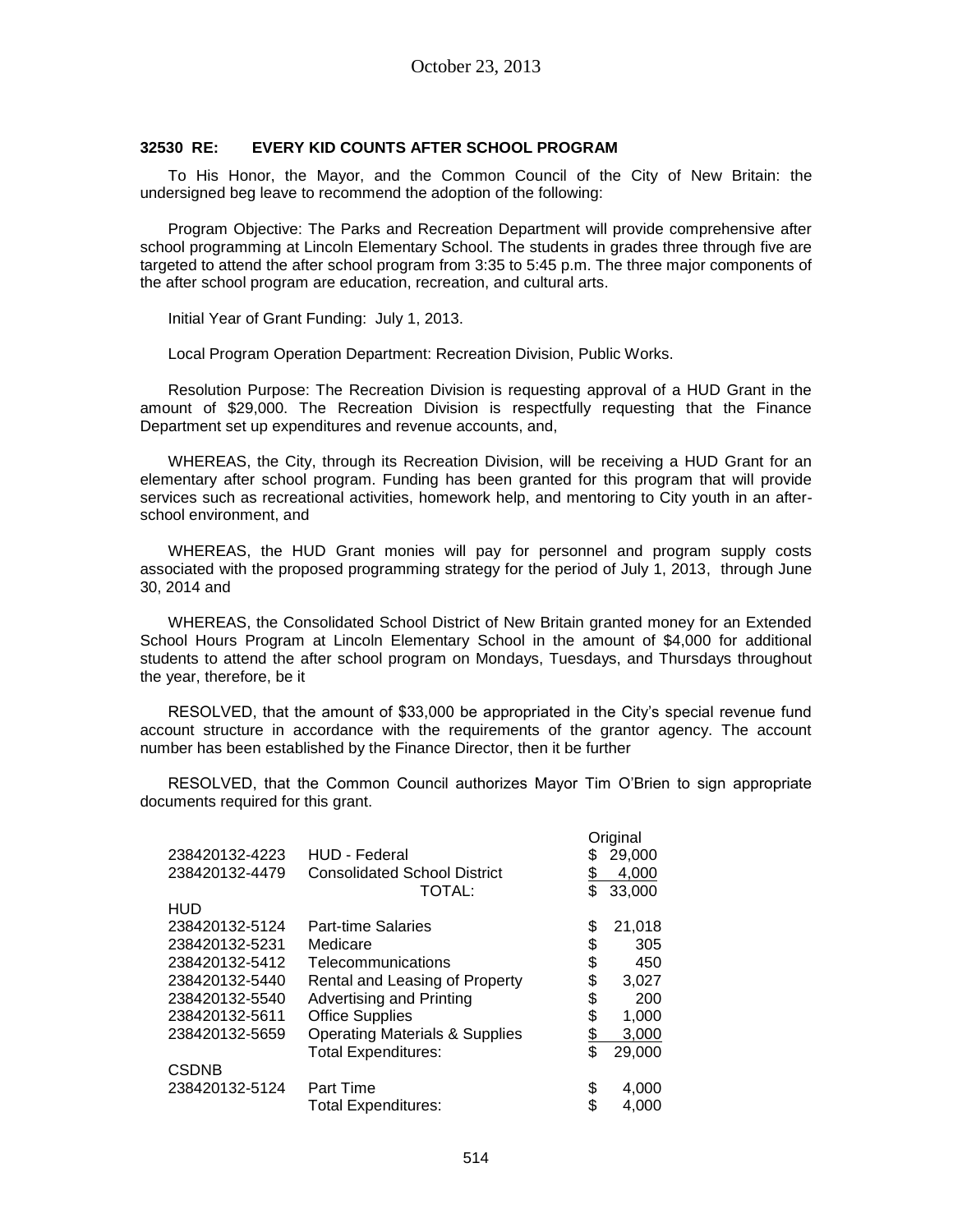Alderwoman Shirley Black Alderman Rha-Sheen Brown Alderman David DeFronzo Alderman Jamie Giantonio Alderwoman Eva Magnuszewski Alderman Emmanuel Sanchez

Ald. Black moved to accept and adopt, seconded by Ald. Sanchez. So voted. Approved October 25, 2013 by Mayor Timothy E. O'Brien.

### **32531 RE: AMENDING THE PARKS AND RECREATION DIVISION'S DONATIONS ACCOUNT - THE DARIUS MILLER BAND SHELL REHABILITATION PROJECT**

To His Honor, the Mayor, and the Common Council of the City of New Britain: The undersigned beg leave to recommend the adoption of the following:

Resolution Summary: PURPOSE: To amend the expenditure and revenue accounts for the Parks and Recreation Division's Donations Account. The Parks and Recreation Division often receives financial donations from individuals, organizations, businesses, civic groups, trust funds, etc. These generous contributions often are donated for very specific projects and/or programs that can run over multiple fiscal years. There are also instances in which the donator does not give an exact purpose for the contribution but leaves that decision to Parks and Recreation administrators. The Parks and Recreation Division also coordinates fund raisers in which money raised is divided up amongst several organizations. This account allows the Division to disperse these funds in the manner in which they were intended.

Whereas, The Darius Miller Trust Fund was set up to allow the City to use the interest of said fund to make improvements to Walnut Hill Park and the Darius Miller Band Shell, and

Whereas, these trust fund interest payouts are deposited into the Parks and Recreation Division's donations account to perform said improvements, and

Whereas, the Darius Miller Band Shell was evaluated by an architectural/engineering firm and they identified several areas that need renovation including the shell floor, foundation work, siding, and requires re-surfacing, re-painting after renovation, as well as installation of sound system and security video system AND

Whereas, "Band shell Renovations" bids came in higher than expected and additional funds are required to complete the project, AND

Whereas, the additional funding is available in the donations account but a budget revision is required to increase revenue and the construction contracts expenditure accounts , AND

Whereas, the Bank of America Darius Miller Trustees have approved the use of these funds for this project, Therefore be it

RESOLVED, the Parks and Recreation Division's Donations Account be amended as follows in order to appropriate the required funding to complete the Darius Miller Bandshell rehabilitation project:

| Account #      | <b>Description</b> | <b>Current Budget</b> | Increase/<br>Decrease | Revised<br><b>Budget</b> |
|----------------|--------------------|-----------------------|-----------------------|--------------------------|
| Revenue:       |                    |                       |                       |                          |
| 283420111-4512 | Donations          | 60,000                | 300.000               | 360,000                  |